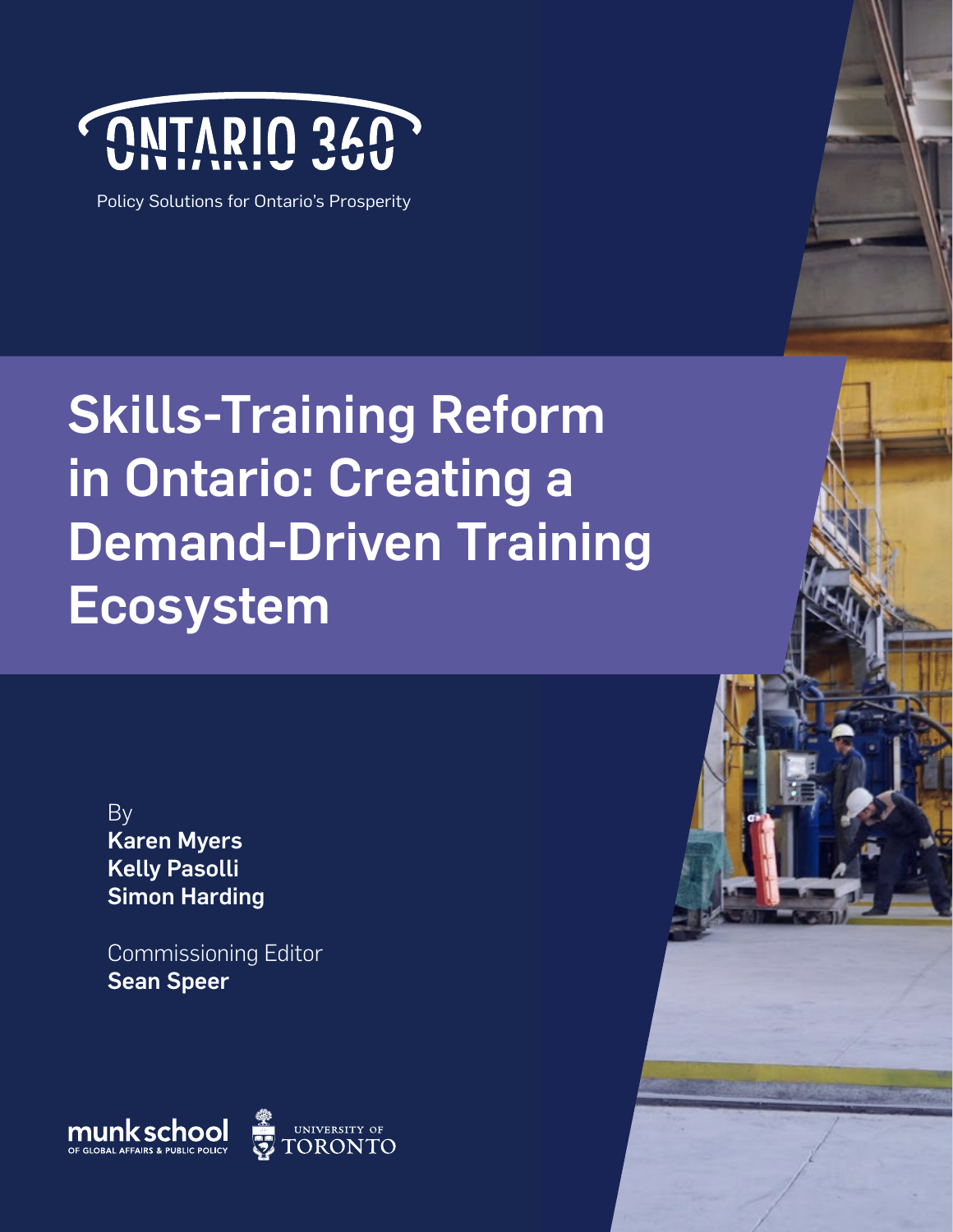Ontario 360 is a project of University of Toronto's Munk School of Global Affairs and Public Policy. Its purpose is to scan Ontario's challenges and opportunities and develop evidence-based public policy ideas to inform and shape the Ontario government's own policy planning and development. Ontario 360 is independent, non-partisan, and fact-based. It provides a neutral platform for policy experts to put forward clear, actionable policy recommendations to promote a growth and opportunity agenda for Ontario.

The Ontario 360 project is grateful for financial support from the W. Garfield Weston Foundation and The Donner Canadian Foundation. We also recognize the support of the University of Toronto and the Munk School of Global Affairs and Public Policy as the Ontario 360 project's intellectual and administrative home. The support of these partners enables us to commission evidence-based research and facilitate dialogue between policy experts and policymakers in the Province of Ontario. Our advisory council, authors, and Munk School faculty, students, alumni, and supporters do not necessarily endorse or affirm the policy recommendations advanced by the different contributors.

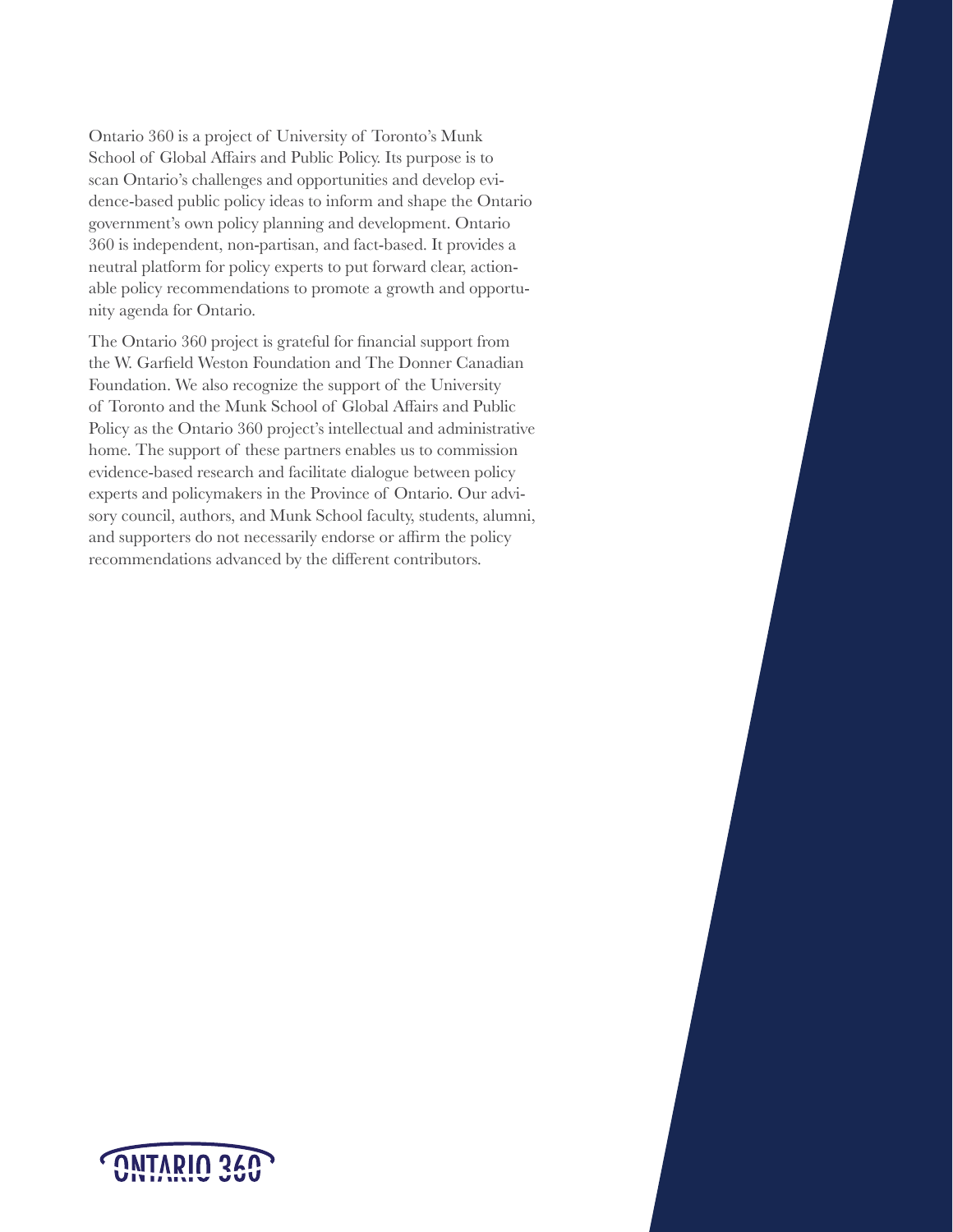# Summary Of Recommendations

- 1. Test, replicate and scale sector-focused training that builds on the SkillsAdvance Ontario pilot program to target skillstraining to sectoral needs.
- 2. Explore the feasibility of Career Pathways including supporting Ontario post-secondary institutions to build stronger relationships with employment service providers and employers. This could take the form, for instance, of providing more flexible funding options that enable postsecondary institutions to offer shorter credential programs as well as invest in student support services and employer engagement capacity.
- 3. Build ecosystem for demand-informed models including supporting the creation of business-led training networks involving various stakeholders such as post-secondary institutions, employment service providers, employers, industry associations, and labour unions to design and deliver localized skills-training programming.
- 4. Adopt aspects of Australia's model for more proactive employer engagement in order to better inform skillstraining priorities and support the connection between employers and jobseekers.
- 5. Learn what works through outcome-based metrics with a particular focus on sustainable employment linkages.

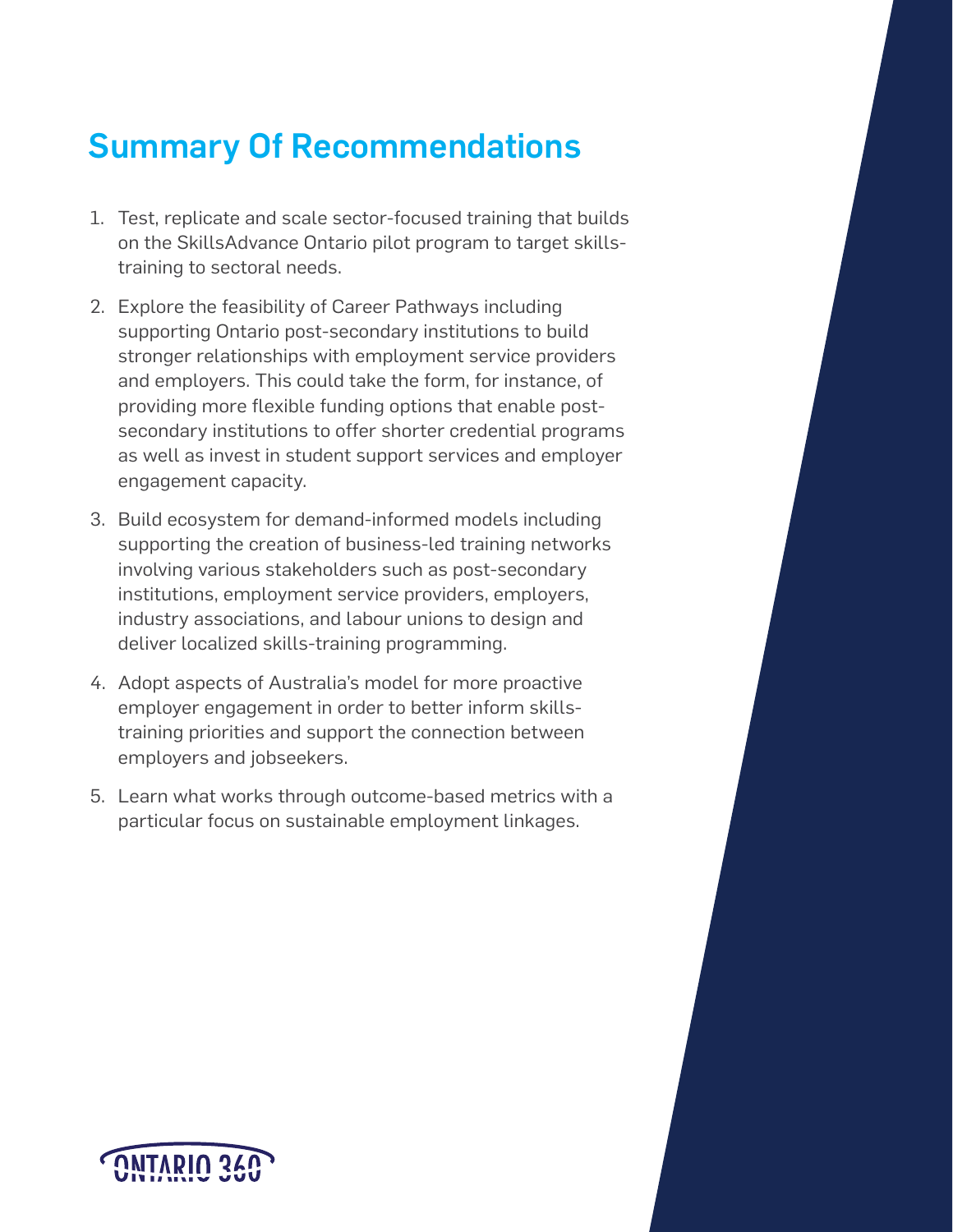# Table of Contents

| <b>Introduction</b>                                                           | 5  |
|-------------------------------------------------------------------------------|----|
| <b>Context</b>                                                                | 6  |
| A changing labour market                                                      | 6  |
| Implications for Ontario's employment and training system                     | 8  |
| The evidence base                                                             | 10 |
| Does training work?                                                           | 10 |
| Sector-based models: aligning training with labour market needs               | 12 |
| Career Pathways: creating accessible lifelong learning pathways               | 14 |
| <b>Ontario's employment and training system</b>                               | 16 |
| About the system                                                              | 16 |
| Employment services transformation                                            | 17 |
| Gaps and challenges                                                           | 18 |
| Box 2   Australia's Employment Services Transformation                        | 19 |
| Strengths to build on                                                         | 20 |
| <b>Moving forward</b>                                                         | 21 |
| 1. Test, replicate and scale sector-focused training                          | 21 |
| 2. Continue to explore the feasibility of Career Pathways                     | 21 |
| 3. Invest in building system infrastructure for<br>demand-informed approaches | 22 |
| 4. Explore opportunities for innovation in employment services                | 23 |
| 5. Learn what works                                                           | 24 |

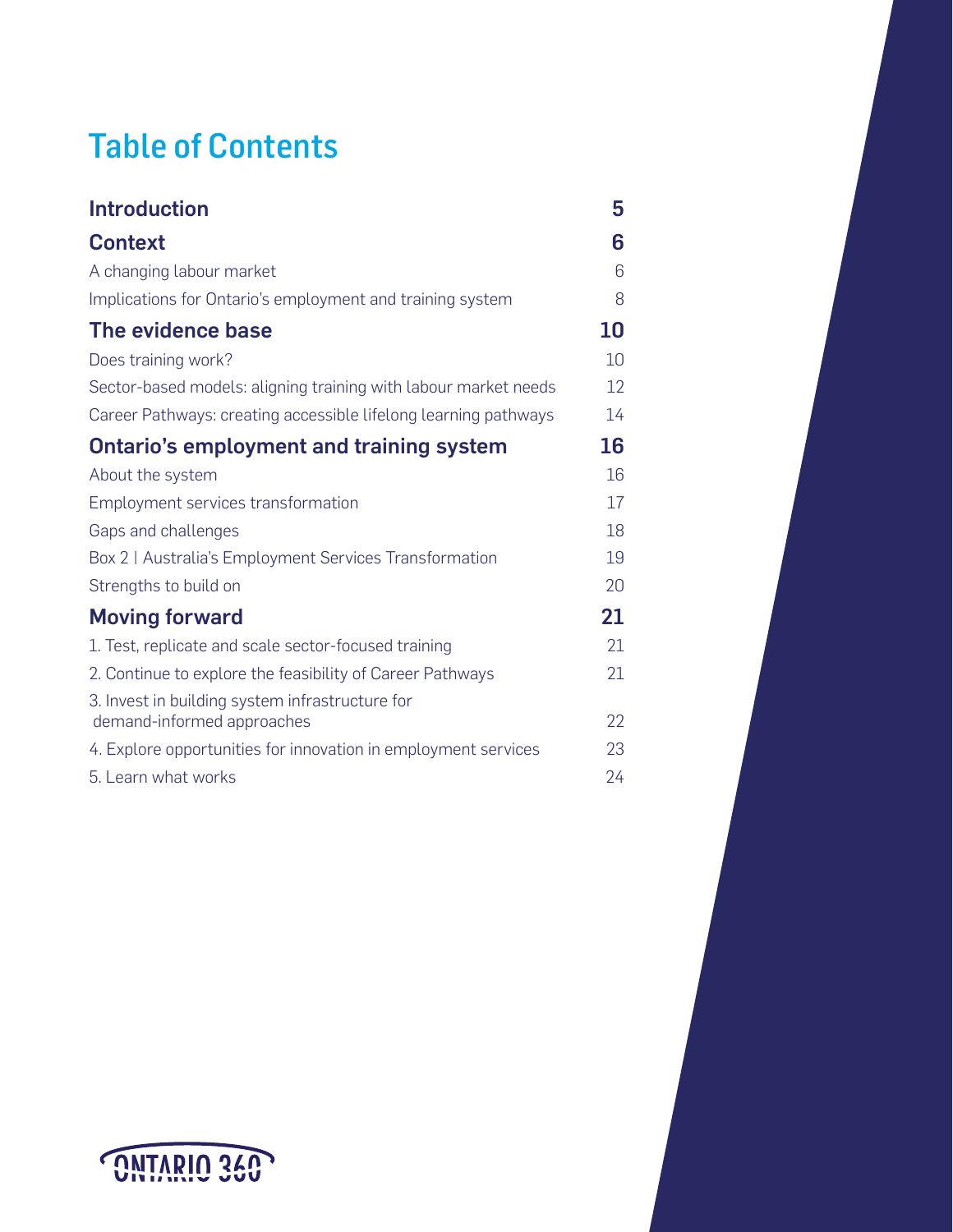# <span id="page-4-0"></span>**Introduction**

The world of work is changing. Changes in technology, demographics, and the environment are shaping the jobs of the future and the skills that workers will need to succeed in these jobs. While many early predictions about automation and mass layoffs were exaggerated, there is little doubt that the changing labour market is putting new pressures on Ontario's employment and training system.

Is the system ready to meet these challenges? In this paper we argue that significant changes are needed to make Ontario's employment and training system more flexible, responsive, and resilient to the future world of work. Our goal is to ensure that all Ontarians, including especially those most likely to be affected by technological changes and other disruptive trends, receive the support they need to navigate the changing world of work – while also making the system more responsive to the rapidly changing needs of employers and local economies. Meeting this goal will require active collaboration among employers, citizens, educational institutions, and governments. It will also require a system-wide approach that embraces experimentation, testing and a commitment to scaling what works.

The question of how to future-proof Ontario's employment and training is particularly timely given that the provincial government is in the midst of a major transformation to its employment services. This transformation will have far-reaching implications for adults seeking career advice and guidance and provides an opportunity for new thinking on how to prepare Ontarians to thrive in the changing world of work.

Our paper is organized into four sections. We begin with some context on Ontario's changing labour market and the pressures these changes are creating for our employment and training system. Next, we turn to the evidence base on skills development to identify approaches that could strengthen Ontario's employment and training system. We specifically highlight sector-based training models, a demand-led, evidence-based approach to skills training that connects training with employer and labour market needs, as a promising strategy. We also highlight where we have knowledge gaps and need to experiment to learn what works. Following this, we analyze Ontario's current state employment and training system to highlight strengths, gaps, and opportunities for change.

In the final section, we offer five recommendations for strengthening Ontario's employment and training system. The recommendations focus on adapting, testing and scaling evidence-informed approaches to employment and training that will better equip workers, jobseekers and employers to meet the challenges of the future. Together our recommendations offer a blueprint for a more flexible, responsive, and forward-looking employment and training system that will prepare workers and employers in Ontario for the future of work.

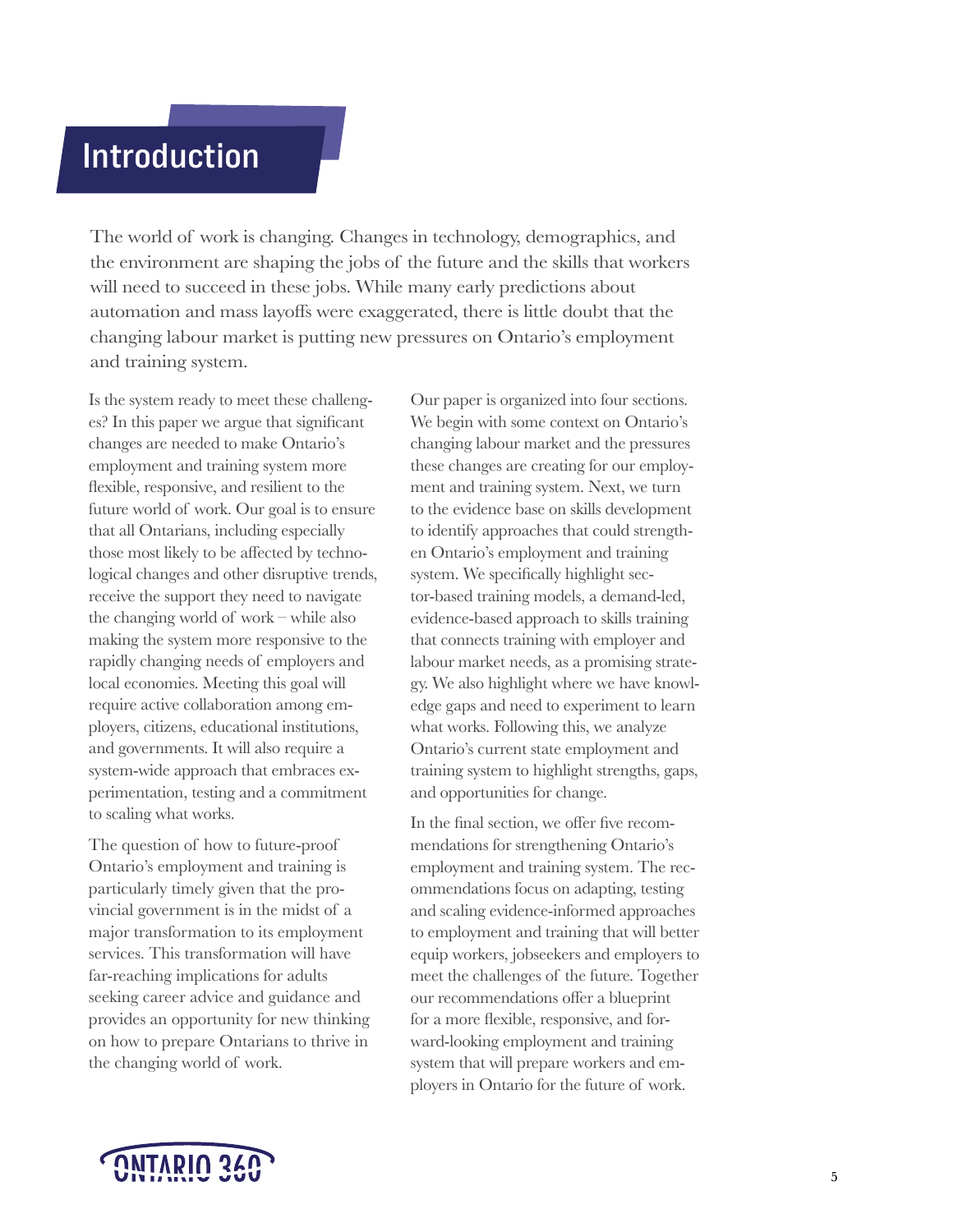# <span id="page-5-0"></span>**Context**

#### A changing labour market

Ontario will face significant labour market disruptions in the coming decades, driven by changes in technology, automation, and demographic shifts. The impacts of these disruptions are already being felt, with the closure of Oshawa's General Motors plant being just one of many high-profile examples. Once one of the biggest auto assembly plants in the world, General Motors operated in Oshawa for 100 years, employing almost 23,000 workers at its peak. While that number has declined significantly over the recent decade, the upcoming loss of almost 3,000 jobs will still be a major blow to Oshawa's economy. While GM has developed a forward-looking strategy to become home to a test track for autonomous vehicles, this strategy combined with a heroic effort to repurpose the assembly plant into a parts operation will still only save a few hundred jobs.

Of course, labour market disruption will not affect all regions in the same way. A combination of aging demographics and outmigration has already contributed to marked demographic and economic differences between urban and rural places. Populations are stagnant or even

declining in many rural and remote areas. Employment, labour force participation, and income will likely continue to be lower than in urban areas. Recent analysis by the Brookfield Institute suggests that these gaps may deepen. As part of their Employment in 2030 project, they undertook an analysis of future skills needs in Ontario drawing on existing literature, consultations with stakeholders and labour market experts, and data analysis. Their findings suggest that Ontario's industrial heartland – small manufacturing cities and towns in southwestern Ontario, which have already been hard hit – will be most susceptible to automation in the future. Their analysis also highlights other places such as Leamington and Norfolk, which have significant proportions of employment in agriculture, forestry, and fishing, as similarly vulnerable to further  $disruption.<sup>1</sup>$ 

Labour market disruption will also affect workers differently. A large body of international research on returns to education has long pointed to differences educational attainment as a major source of divergent employment outcomes around the world.<sup>2</sup> Ontario fits the international

<sup>2</sup> Organisation for Economic Co-operation and Development (OECD), "What are the earnings premiums from education?", Education At A Glance 2011: OECD Indicators, OECD Publishing, September 2011; OECD, "What are the earnings advantages from education?", Education At A Glance 2015: OECD Indicators, OECD Publishing, November 2015; and OECD, "What are the earnings advantages from education?", Education At A Glance 2017: OECD Indicators, OECD Publishing, September 2017.



<sup>1</sup> Craig Lamb and Matt Lo, "Automation Across the Nation: Understanding the Potential Impacts of Technological Trends Across Canada:, Brookfield Institute, June 2017. [https://brookfieldinstitute.ca/wp-content/uploads/RP\\_BrookfieldInsti](https://brookfieldinstitute.ca/wp-content/uploads/RP_BrookfieldInstitute_Automation-Across-the-Nation.pdf)[tute\\_Automation-Across-the-Nation.pdf.](https://brookfieldinstitute.ca/wp-content/uploads/RP_BrookfieldInstitute_Automation-Across-the-Nation.pdf)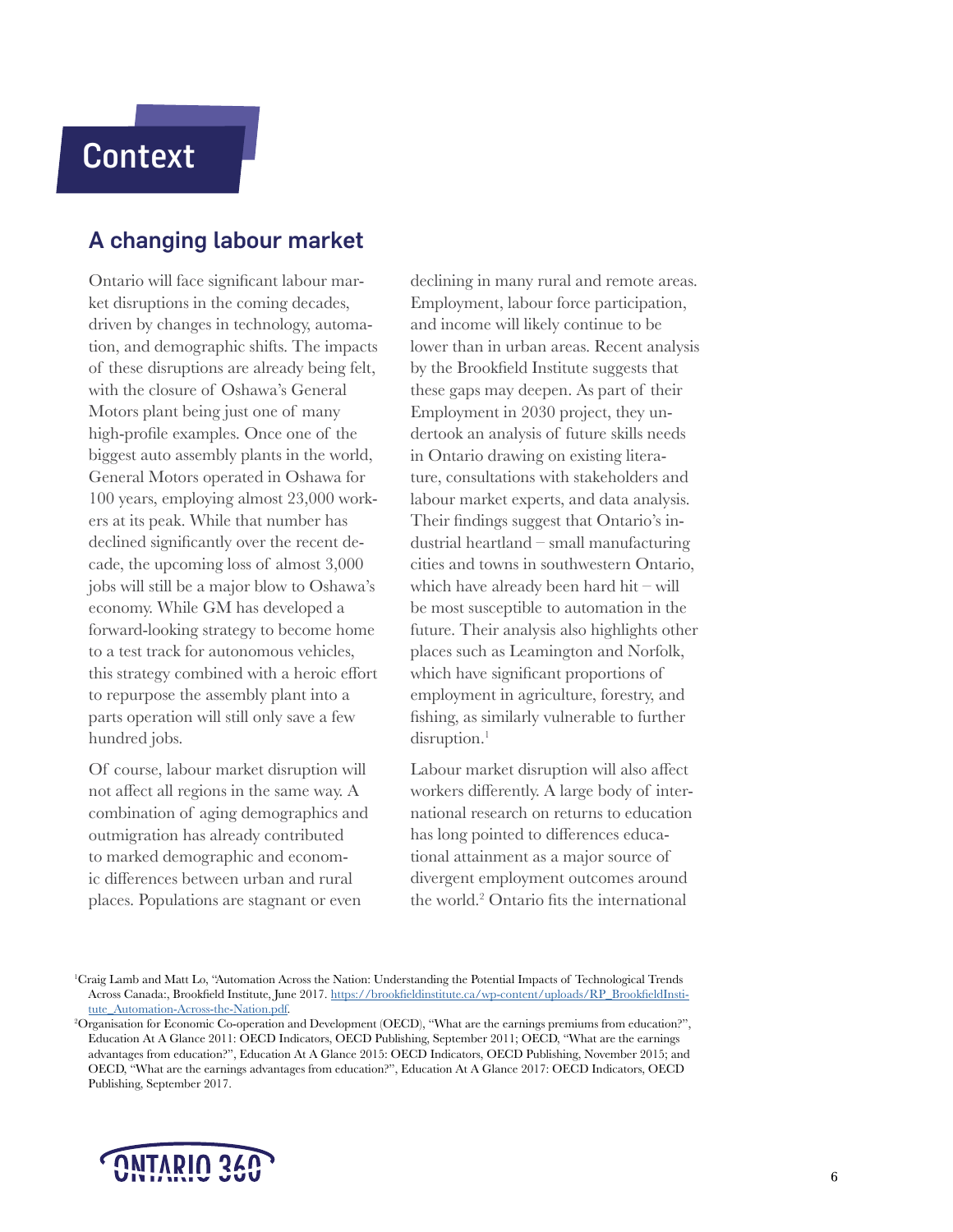pattern. The median annual earnings for Ontario workers with a bachelor's degree or higher are nearly 50 percent higher than for their counterparts with just a high school diploma. Workers without postsecondary qualifications also fair poorly on other indicators such as the employment rate and labour force participation rate.

Moreover, while the participation rates of women without credentials have always been relatively low, recent analysis by Sean Speer suggests that we should be particularly concerned about the plight of working age men without postsecondary credentials. He presents striking data illustrating how this group has been, and will likely continue to be, particularly hard-hit by labour market changes. While Ontario's overall labour force participation rate for the working-age population has remained steady, the participation rate for non-educated men has fallen by roughly 10 percentage points in Ontario since 2000.<sup>3</sup>

This growing gap matters. While Ontario is a leader in Canada and around the world in educational attainment, it is easy to forget that approximately 35 percent of Ontarians ages 25 to 64 – about 2.5 million Ontarians - do not have a post-secondary qualification (see Figure 1).<sup>4</sup> While younger cohorts are more likely than older cohorts to have qualifications, even among the 35 to 44 age group  $-a$ group that traditionally has had time to finish their initial education and establish themselves in the labour market – 34 percent of men and 25 percent of women in this age group do not have qualifications. Also note that as Figure 1 shows, males have lower post-secondary attainment in all age groups except for the 55-64 group.

Together, these changes will have significant implications for Ontario's employment and training systems – creating both challenges and opportunities that should compel decision-makers to act. The remainder of the paper explores the evidence base on how to best to respond to these challenges and assesses the extent to Ontario is well-positioned to adapt and incorporate these practices into its ecosystem.

<sup>3</sup>Sean Speer, "Forgotten People and Forgotten Places: Canada's Economic Performance in the Age of Populism". Macdonald Laurier Institute, August 2019. [http://macdonaldlaurier.ca/files/pdf/MLI\\_Speer\\_ScopingSeries1\\_FWeb.pdf.](http://macdonaldlaurier.ca/files/pdf/MLI_Speer_ScopingSeries1_FWeb.pdf) 4 Statistics Canada, "Education Highlight Tables, 2016 Census", February 2019. [https://www12.statcan.gc.ca/census-re](https://www12.statcan.gc.ca/census-recensement/2016/dp-pd/hlt-fst/edu-sco/Table.cfm?Lang=E&T=11&Geo=00&SP=1&view=1&age=2&sex=1)[censement/2016/dp-pd/hlt-fst/edu-sco/Table.cfm?Lang=E&T=11&Geo=00&SP=1&view=1&age=2&sex=1.](https://www12.statcan.gc.ca/census-recensement/2016/dp-pd/hlt-fst/edu-sco/Table.cfm?Lang=E&T=11&Geo=00&SP=1&view=1&age=2&sex=1)

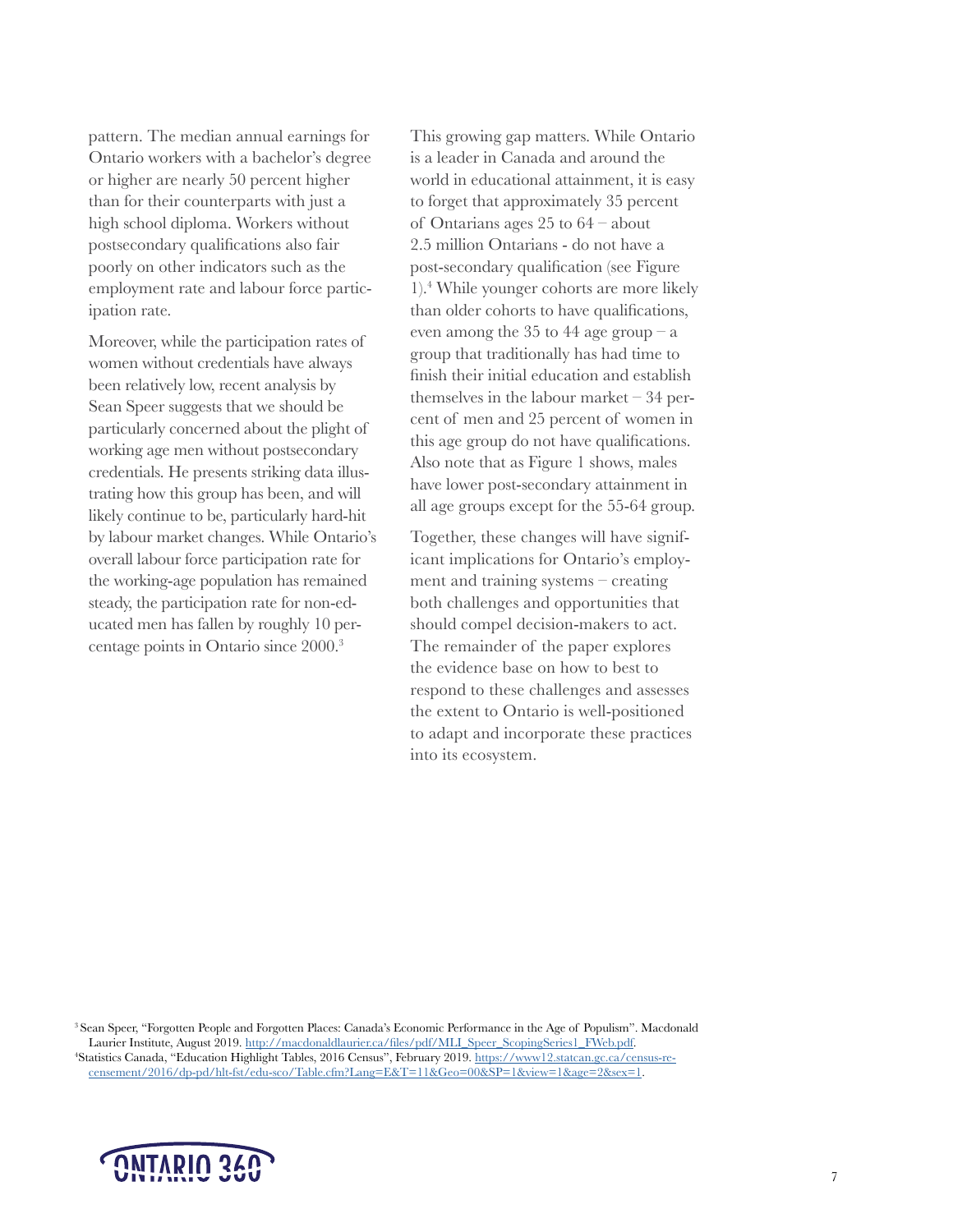<span id="page-7-0"></span>



#### Implications for Ontario's employment and training system

Ontario's labour market is already putting pressure on the employment and training system to be more responsive than the current system. New challenges will require a system that is much better able to

support Ontarians in providing ongoing, flexible education and training in particular and navigating the changing labour market in general.

 Statistics Canada, "Education Highlight Tables, 2016 Census", February 2019. [https://www12.statcan.gc.ca/census-re](https://www12.statcan.gc.ca/census-recensement/2016/dp-pd/hlt-fst/edu-sco/Table.cfm?Lang=E&T=11&Geo=00&SP=1&view=1&age=2&sex=1)[censement/2016/dp-pd/hlt-fst/edu-sco/Table.cfm?Lang=E&T=11&Geo=00&SP=1&view=1&age=2&sex=1.](https://www12.statcan.gc.ca/census-recensement/2016/dp-pd/hlt-fst/edu-sco/Table.cfm?Lang=E&T=11&Geo=00&SP=1&view=1&age=2&sex=1)

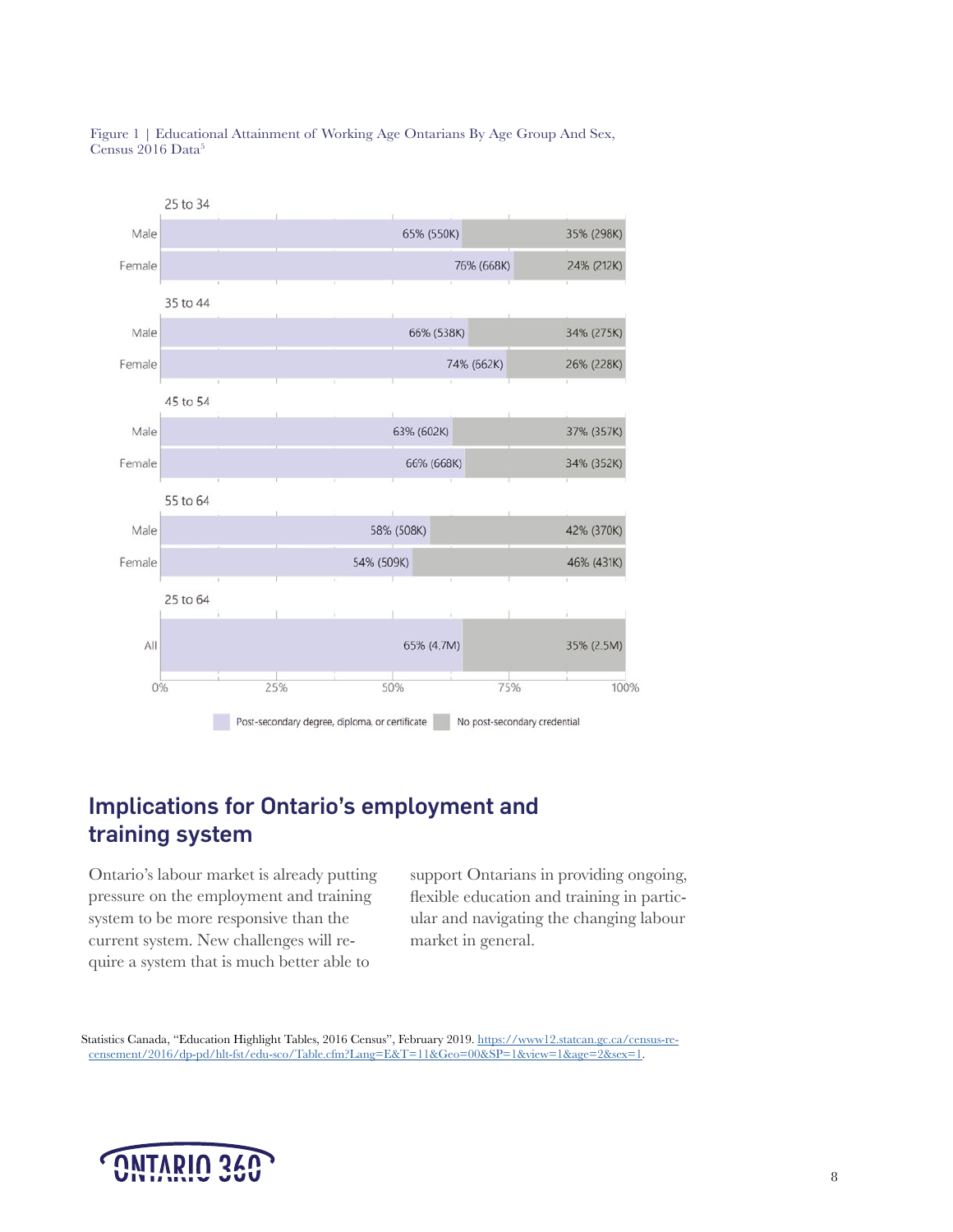The importance of an employment and training system that supports lifelong learning has long been recognized in Canada.<sup>6</sup>But the changing labour market makes the stakes even higher.

While Canada is a leader in providing high-quality K-12 and postsecondary education, it has long been a laggard in workplace training and lifelong learning. Less than one-third of Canadians receive job-related, non-formal education. On average, working Canadians receive only 49 hours of job-related training per year, compared to an OECD average of 58 hours. Canada also spends 0.07 percent of GDP on training, well below the OECD average of 0.13 percent.7

There is also evidence that those who are most likely to need training are the least likely to receive it. People in rural and remote locations, those without postsecondary qualifications, and individuals with lower literacy levels, are less likely to participate in upskilling or reskilling opportunities.<sup>8</sup>

Greater and more effective investments in lifelong learning are needed to help Canadians prepare for the future world of work and help Ontarians in all regions, industries, and stages of their working life make informed career choices and access flexible, effective training options that will prepare them for jobs in in-demand sectors and occupations.

All of this raises the question of why has Canada not invested more heavily in job training? One possible explanation is that government sponsored training has gained a bad reputation for being ineffective and misaligned with employer needs. Indeed, this was the conclusion reached by Canadian economist Stephen Jones in his 2011 research paper commissioned by the Task Force on EI Reform. In this paper he argues that the returns to training for displaced workers are low and that on a cost-benefit basis, the body of evidence does not show that training pays off for most of the displaced population.9 In the next section, we argue that while the evidence does suggest that training is not a panacea, the story on the effectiveness of skills training is actually more nuanced.

<sup>6</sup> Paul Cappon, "Connecting the dots on lifelong learning: Canada's new Composite Learning Index", Policy Options, November 2006. [https://policyoptions.irpp.org/magazines/the-front-runners/connecting-the-dots-on-lifelong-learn](https://policyoptions.irpp.org/magazines/the-front-runners/connecting-the-dots-on-lifelong-learning-canadas-new-composite-learning-index/)[ing-canadas-new-composite-learning-index/](https://policyoptions.irpp.org/magazines/the-front-runners/connecting-the-dots-on-lifelong-learning-canadas-new-composite-learning-index/); and Council of Ministers of Education, Canada, "Learn Canada 2020", Joint Declaration Provincial and Territorial Ministers of Education, April 2008. [https://www.cmec.ca/Publications/Lists/](https://www.cmec.ca/Publications/Lists/Publications/Attachments/187/CMEC-2020-DECLARATION.en.pdf) [Publications/Attachments/187/CMEC-2020-DECLARATION.en.pdf](https://www.cmec.ca/Publications/Lists/Publications/Attachments/187/CMEC-2020-DECLARATION.en.pdf).

<sup>7</sup> Daniel Munro, "Skills, Training and Lifelong Learning", Public Policy Forum, March 2019. [https://ppforum.ca/wp-con](https://ppforum.ca/wp-content/uploads/2019/03/SkillsTrainingAndLifelongLearning-PPF-MARCH2019-EN.pdf)[tent/uploads/2019/03/SkillsTrainingAndLifelongLearning-PPF-MARCH2019-EN.pdf](https://ppforum.ca/wp-content/uploads/2019/03/SkillsTrainingAndLifelongLearning-PPF-MARCH2019-EN.pdf).

9 The Mowat Centre and Stephen Jones, "The Effectiveness of Training for Displaced Workers with Long Prior Job Tenure", Mowat Publication No. 27, September 2011.

<https://munkschool.utoronto.ca/mowatcentre/the-effectiveness-of-training-for-displaced-workers-with-long-prior-job-tenure/>.



<sup>8</sup> Ibid.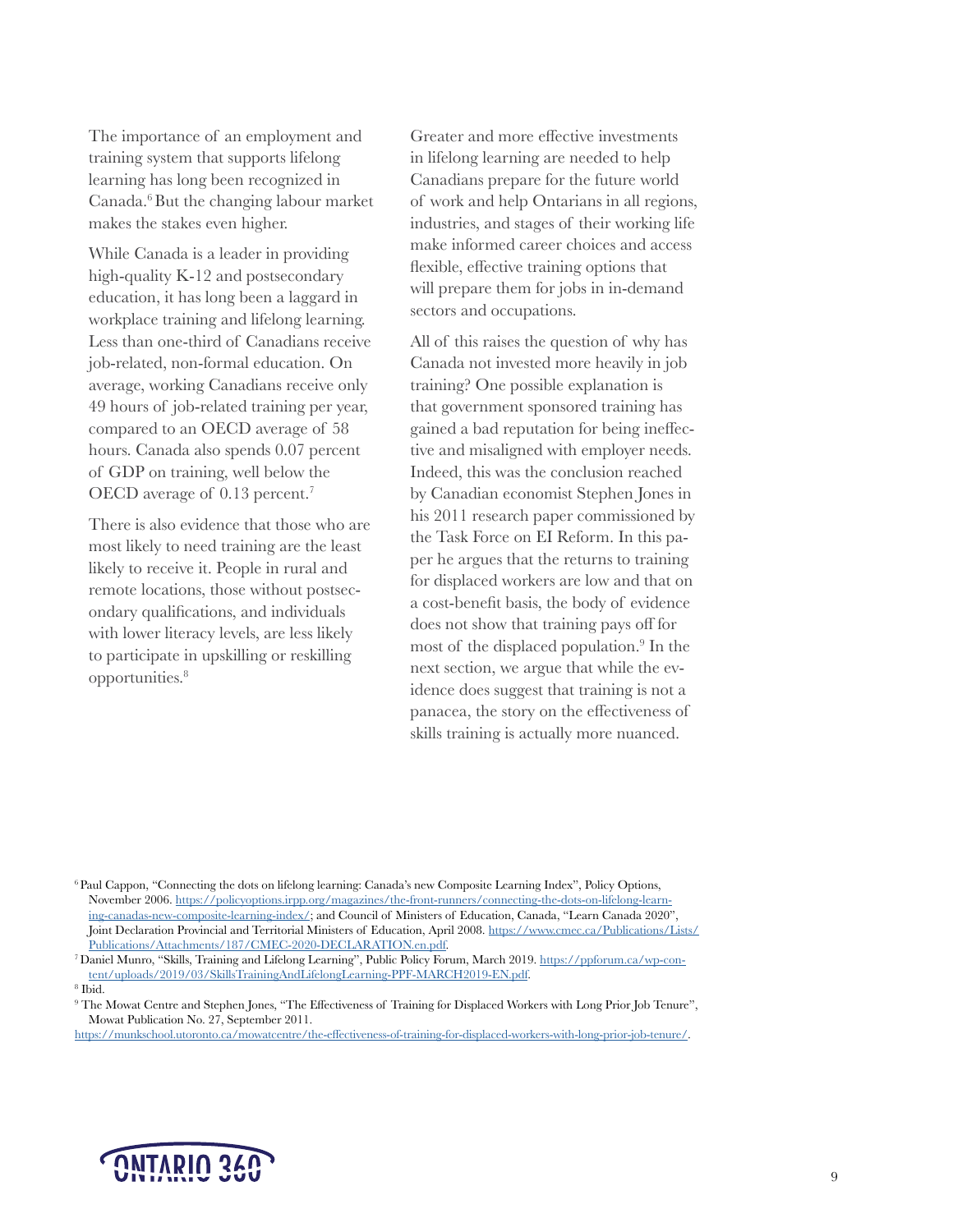### <span id="page-9-0"></span>The evidence base

#### Does training work?

In an upcoming paper for the Institute for Research and Public Policy, we conduct a comprehensive review of the evidence on the effectiveness of training. The upshot of our analysis is that while some important and large-scale rigorous studies have found no impact for skills training, other rigorous studies have showed that training works (see Box 1 for selected examples in this body of evidence).

Taken together, studies from the US and Canada suggest that skills training is not a silver bullet, let alone a universally effective solution to displacement and unemployment. Rather, studies suggest a more nuanced picture: skills training can benefit certain groups, under specific conditions.

So what explains this variation? Simply put, not all training is created equal. The way training is designed and delivered matters, as does the context in which the training operates. Our analysis suggests that positive outcomes tend to be associated with two criteria. First, training should be aligned with the local labour market to prepare participants for employment in in-demand occupations. Second, training should align with the interests of the target population. Potential participants must see the target occupation as a good match for their skills and interests.

Getting skills training right is complex. Great care and attention are needed to design skills training programs that give workers the skills they need to obtain work that is both in-demand and a quality match. For practitioners and policy-makers, then, the most pressing question is how to foster training approaches that meet these criteria.

In this section we discuss two specific training strategies that have the potential to support Canadians on their lifelong learning journeys and ensure that training is aligned with labour market need:

- Sector-based models
- Career Pathways models

We review the evidence supporting the effectiveness of these models as well as the findings and lessons learned about how to successfully implement them.

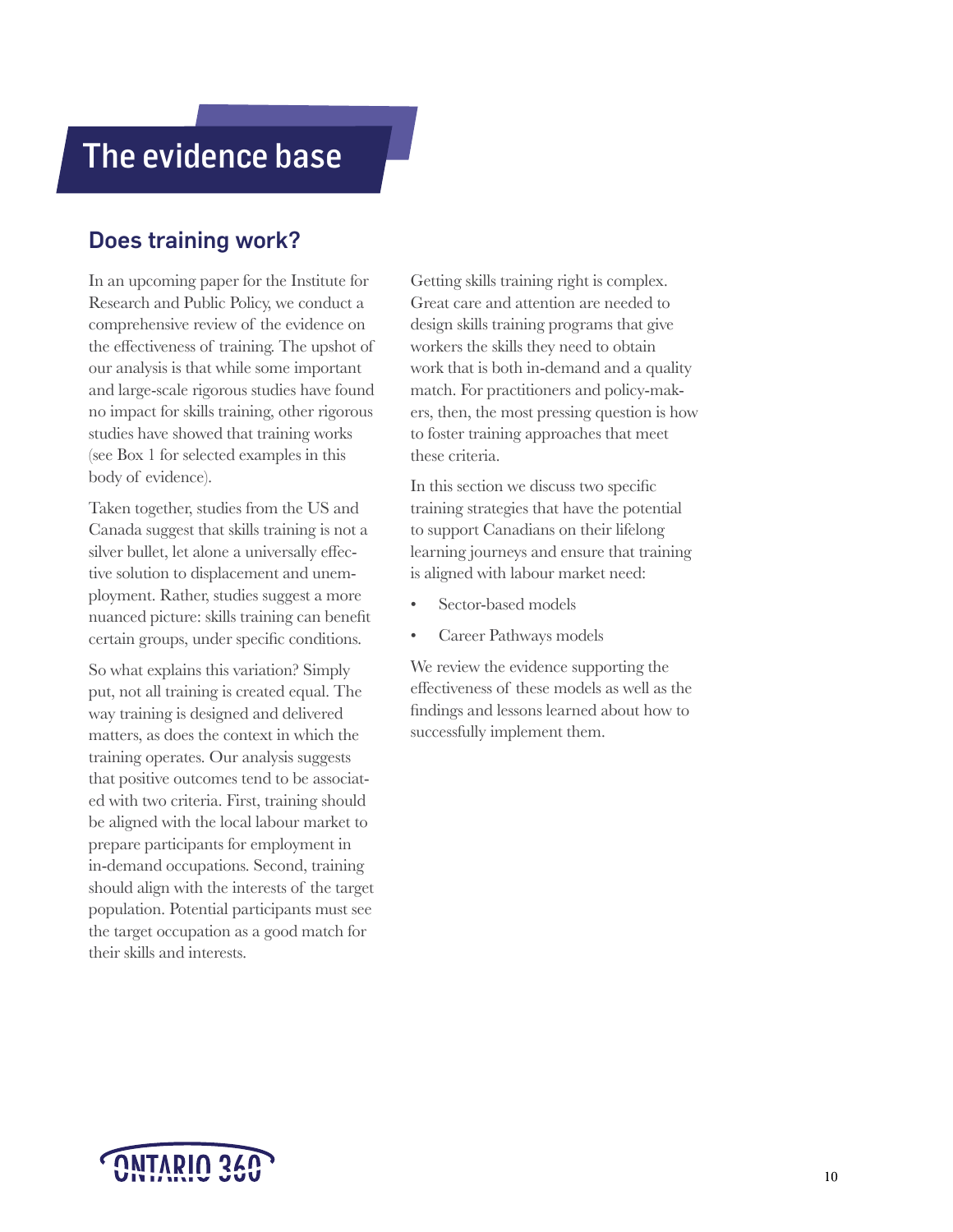#### Box 1 | Evidence on The Effectiveness of Skills Training

Several rigorous large-scale studies<sup>i</sup>, primarily in the US, have studied the impact of skills training. An evaluation of the Job Training Partnership Act (1982-1998) in the US found no evidence for the effectiveness of skill training on employment and earnings, although later analyses using more sophisticated methodsii nuanced these findings to suggest that training was effective in some contexts and for some participants.

The evaluation of the Adult and Dislocated Worker Programs (2011) in the US similarly found no evidence for the effectiveness of training interventions in improving employment outcomes. Researchers noted that poor alignment with local labour market needs and political economy considerations may have contributed to underwhelming outcomes. iii

Other US studies suggest a more promising picture of skills training outcomes. For example, Jacobson et. al. (2002) estimated the impact of attending community college on the employment and earnings of displaced workers in Washington state in the 1990s. They linked administrative earning records with community college transcripts. Their study included 97,000 workers displaced in the state before 1996, 16,000 of whom had completed at least one community college credit. The study found that completing the equivalent of an academic year raised long-term earnings by 9 percent for men and 13 percent for women.<sup>iv</sup>

Similarly, an evaluation of Canada's Labour Market Development Agreements (2012- 2017 cycle) found that skills development services increased the likelihood of employment by 4-5 percent for participants, and increased earnings as well. The evaluation demonstrated that skills development has roughly the same size impacts on employment outcomes as targeted wage subsidies, but is more effective than standard employment assistance services. In terms of earnings gains, the picture is broadly similar.<sup>v</sup>



i Leigh, D. (1990). Does training work for displaced workers? A survey of existing evidence. W.E. Upjohn Institute for Employment Research, Kalamazoo.

<sup>&</sup>lt;sup>ii</sup>Heckman, J., & Jeffrey A. Smith. (2000). "The Sensitivity of Experimental Impact Estimates (Evidence from the National JTPA Study)" in Youth Employment and Joblessness in Advanced Countries, University of Chicago Press, January 2000.

iiiFortson, K., D. Rotz, P. Burkander, A. Mastri, P. Schochet, L. Rosenberg, S. McConnell, & R. D'Amico. (2017). "Providing Public Workforce Services to Job Seekers: 30-month Impact Findings on the WIA Adult and Dislocated Worker Programs", Mathematica Policy Research, May 2017.

ivJacobson, L., LaLonde, R., and Sullivan, D. (2002). Estimating the Returns to Community College Schooling for Displaced Workers, U.S. Department of Labor, Washington DC.

v Economic and Social Development Canada. (2017). "Evaluation of the Labour Market Development Agreements: Synthesis Report", Strategic and Service Policy Branch, ESDC.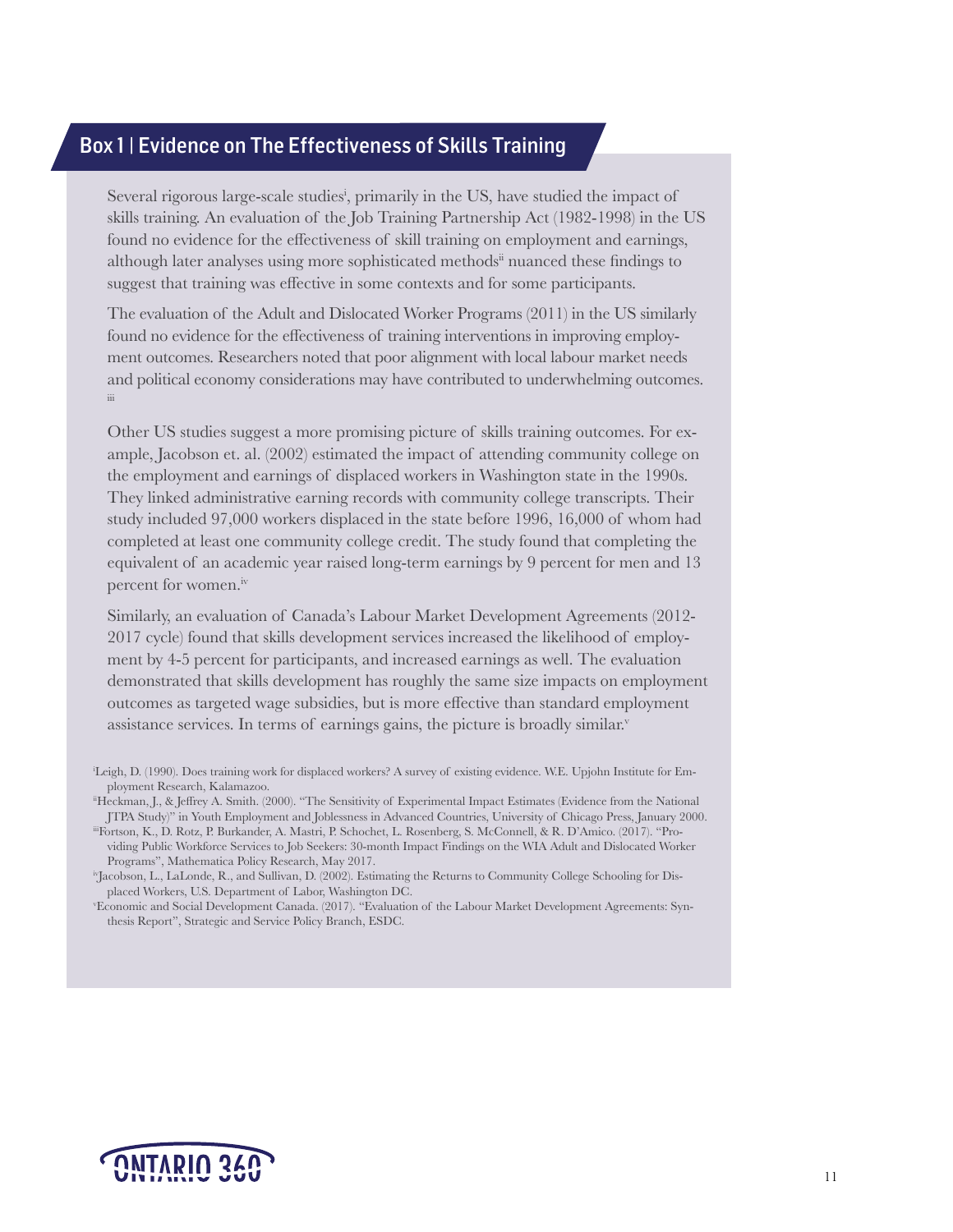### <span id="page-11-0"></span>Sector-based models: aligning training with labour market needs

As early as the 1980s, workforce practitioners in the US began to ask the question of whether working more closely with employers could make training programs more effective. This experimentation gave rise to sector-based training models. These models focus on delivering training that enables workers to transition into in-demand jobs in growth sectors and/or make career progress within these sectors.

Sector-based models emerged out of the insight that if training is more carefully tailored to existing jobs, the trainees will have much better chances of obtaining them. If employers were satisfied with these trainees, they would in turn be more likely to hire from the training program in the future.<sup>10</sup>

Building on this insight, workforce practitioners began to experiment with a "dual customer" approach in which employers as well as workers are considered to be clients. Practitioners focused on specific industry sectors so that they could develop deep industry expertise and better understand employer needs. Working closely with employers and industry associations ensured that candidates built the right skills to succeed in in-demand jobs, and obtain the credentials and licensing necessary.

Sector-based models generally require coordination with multiple partners including employers, industry associations, workforce boards and training providers. Some sector-based models rely on an intermediary organization or training broker who recruits industry partners, identifies skills needs, develops training programs, and oversees the recruitment, training and placement of participants.

Sector-based models were first used in the health and elderly care sectors in the US in the 1980s, but have since been used in a variety of sectors, including IT, manufacturing, construction, transport and logistics. The model has been used to train disadvantaged adults and youth, as well as workers dislocated from previous jobs. The models have been implemented most widely in the US and embraced by state and local governments across the country.

Sector-based models hold great appeal in the context of the changing world of work. As skills needs and labour market demands rapidly shift, employment and training providers will need to work more closely with employers to understand and respond to these shifts.

#### **Evidence for sector-based models**

Multiple rigorous studies have found that sector-based training can have positive impacts on participant employment and earnings.

One of the most significant investigations into the effectiveness of sector-based models is the WorkAdvance Demonstration. WorkAdvance is a

<sup>10</sup>Maureen Conway and Robert P. Giloth, Connecting People to Work: Workforce Intermediaries and Sector Strategies, Aspen Institute, June 2016. [https://assets.aspeninstitute.org/content/uploads/2014/06/Final-Version-Connecting-Peo](https://assets.aspeninstitute.org/content/uploads/2014/06/Final-Version-Connecting-People-to-Work.pdf)[ple-to-Work.pdf.](https://assets.aspeninstitute.org/content/uploads/2014/06/Final-Version-Connecting-People-to-Work.pdf)

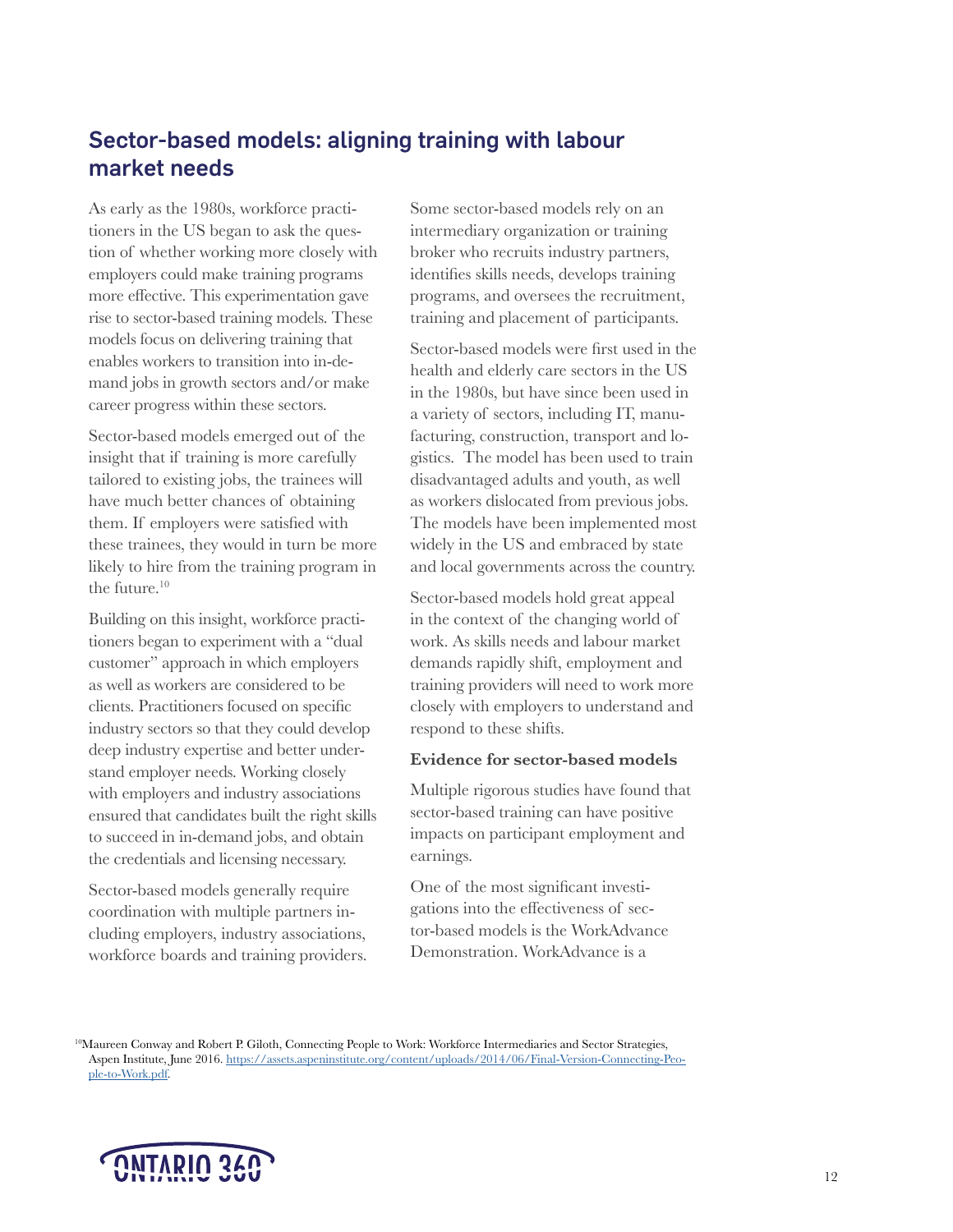sector-focused model with a specific focus on career advancement. The model is currently being implemented by four providers across the US and is being evaluated using a randomized controlled trial design with over 2,500 study participants for a five-year follow-up period. At the three-year follow-up point, program participants earned 12 percent more on average than workers in a control group who did not participate in WorkAdvance, which translates to an additional \$1,865  $(USD)$  in earnings per year.<sup>11</sup>

The impacts of WorkAdvance for the long-term unemployed were larger than average. For these workers, WorkAdvance increased earnings by 14 percent, or about \$1,930 (USD) per year.

WorkAdvance is not the only rigorous study of sector-based training that has shown positive impacts on employment and earnings. The Sectoral Employment Impact Study, a randomized controlled trial study evaluating three sector-focused programs across the US, found that the earnings of program participants were 29 percent higher than the control group, translating to about  $$4,500$  more in earnings.<sup>12</sup>

Michaelides et al. summarized results from evaluations of three sector-based models in Ohio that focused on healthcare, manufacturing, and construction. The quasi-experimental evaluation found that all three programs were effective in helping graduates obtain employment a year after training completion.<sup>13</sup>

#### **Implementing sector-based models**

Sector-based models are not without their challenges. While several experiments have demonstrated positive results, the effectiveness has not been uniform. Even within the WorkAdvance study, there was variation in the degree to which different sites produced positive impacts for participants.

Evidence suggests four factors are important to the successful implementation of sector-based models:

- Understanding of employer needs A thorough understanding of current and future skills needs is key to success. The demand for skills must be sufficiently strong relative to supply to justify training; likewise, efforts are required to identify emerging skills needs.
- Understanding of worker needs Sector-based models must consider not only the "demand side" context but the "supply side" context as well – the current state of training programs, stakeholder interests, and whether there is a sufficient supply of interested, suitable participants who could not already access similar training through other means.
- Relationships and ecosystem dynamics - Collaboration and close relationships between employers, training providers, and intermediaries are a critical success factor. These relationships are local, context-dependent,

<sup>11</sup> Ibid.

<sup>13</sup>Marios Michaelides, Peter R. Mueser, Kassim Mbwana, & Scott Davis, "Quasi-experimental impact study of NFWS/SIF workforce partnership programs: Evidence on the effectiveness of three workforce partnership programs in Ohio", National Fund for Workforce Solutions, March 2015.



<sup>&</sup>lt;sup>12</sup> Sheila Maguire, Joshua Freely, Carol Clymer, Maureen Conway, & Deena Schwartz, Tuning In to Local Labor Markets: Findings from the Sectoral Employment Impact Study, Public/Private Ventures, July 2010. [https://ppv.issuelab.org/](https://ppv.issuelab.org/resources/5101/5101.pdf) [resources/5101/5101.pdf](https://ppv.issuelab.org/resources/5101/5101.pdf).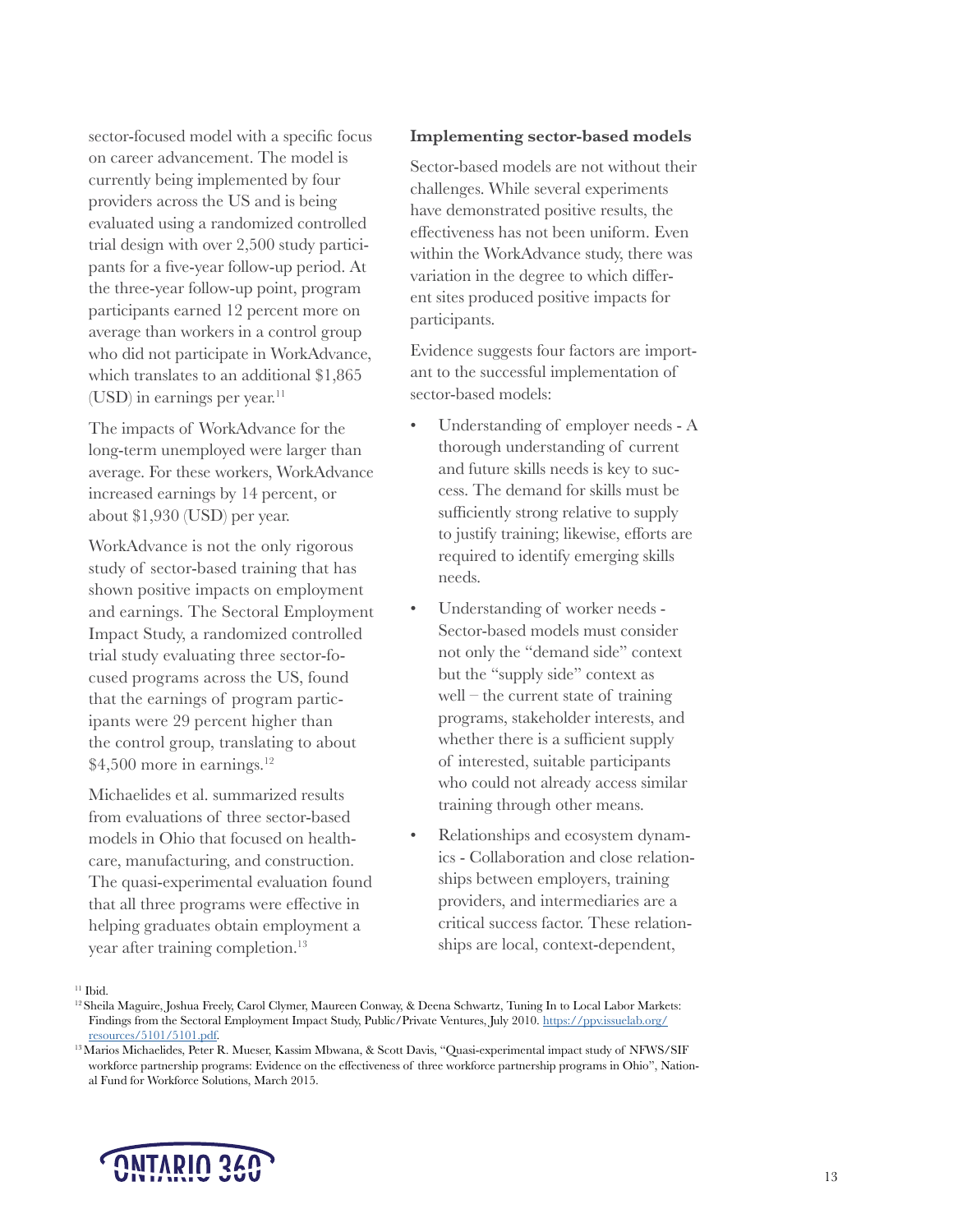<span id="page-13-0"></span>and time-consuming to develop. This means a sector-based model may require several years of development before becoming successful.<sup>14</sup>

• Agility and labour market dynamics - Shifts in local labour market conditions that affect particular industries

or occupations can impact the effectiveness of sector-based training models. Sector-based programs must have a strong, forward-looking understanding of labour market conditions and the flexibility and agility to adapt to sudden shifts, to be successful.

### Career Pathways: creating accessible lifelong learning pathways

As sector-based models have spread across the United States, practitioners have begun to experiment with variants of the model that incorporate new partners and types of training. One model that has gained prominence since the 1990s is the Career Pathways model.

Like other sector-based models, Career Pathways is focused on preparing individuals for in-demand jobs. The model focuses specifically on aligning post-secondary training with labour market need by organizing training into a series of modular steps that align with successively higher credential and employment opportunities.

Career Pathways programs often seek to provide "on and off ramps" between the labour market and educational institutions at various points along the pathway, to meet the needs of both younger and older students and workers, including those who are either disadvantaged or dislocated from earlier jobs.

Like other sector-based models, Career Pathways requires the active engagement of employers to succeed. Employer input helps ensure that training and credentials align with specific, in-demand employment opportunities. The modular nature of the approach means that training can be more easily adapted to respond to changing skills needs, and is more accessible to adult learners seeking access to quality training at different stages in their career.

The Career Pathways model has been widely adopted in the US across multiple levels of government. The US federal government has recently institutionalized the approach by integrating a funding framework for the model into the Workforce Innovation and Opportunity Act. A number of states, including California, Washington, Oregon, and Kentucky (ACTE 2019), have developed their own Career Pathways approaches, as have numerous cities (New York, St. Louis, and San Diego) and training providers, such as colleges and industry organizations.

<sup>14</sup>Mark Elliot and Anne Roder, "Workforce Development and Random Control Trial Evaluations", Economic Mobility Corporation, 2015.

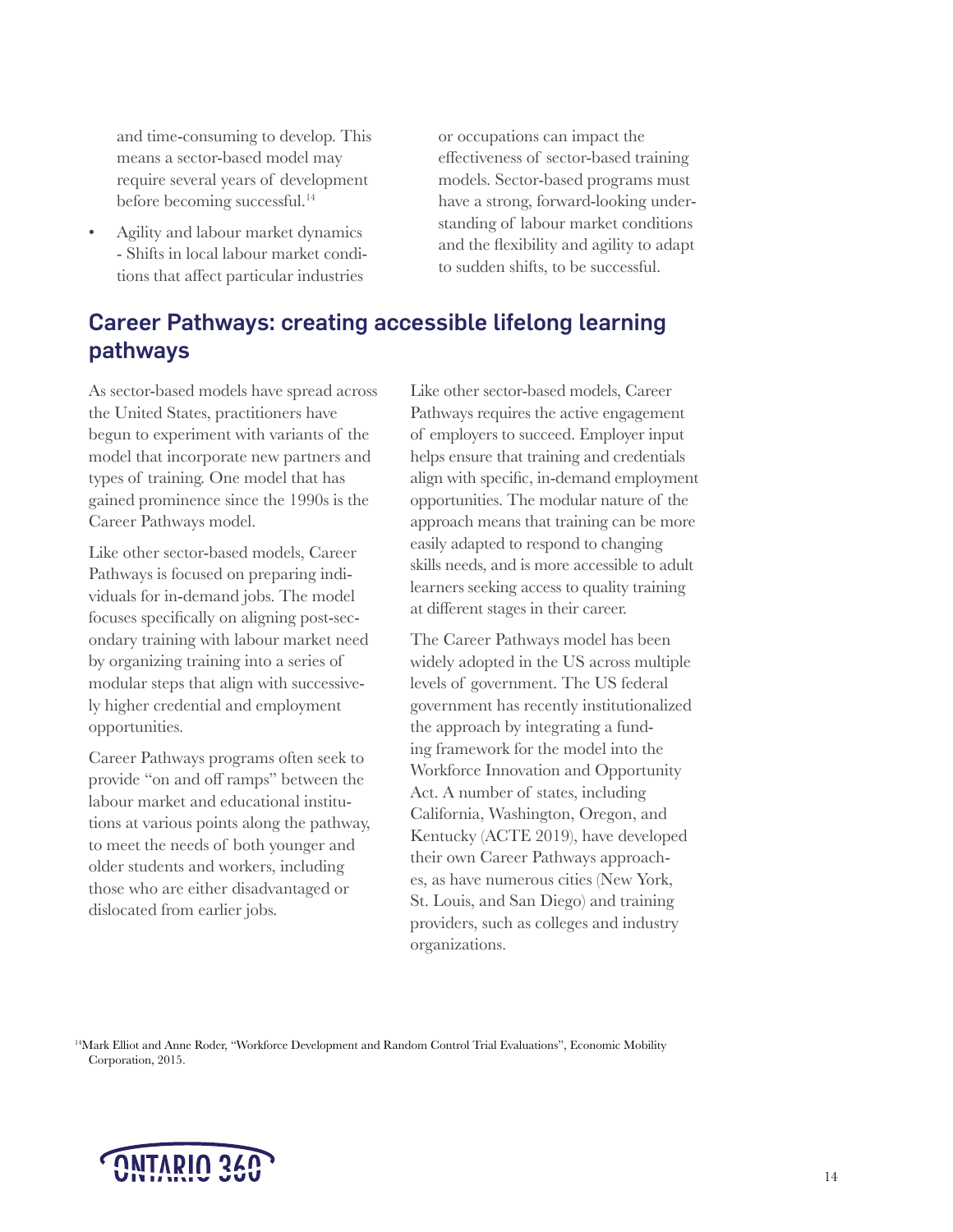#### **Evidence for Career Pathways**

Two large-scale demonstration projects in the US are studying the impacts of Career Pathways: Pathways for Advancing Careers and Education (PACE) and Health Profession Opportunity Grants (HPOG).

The PACE project is evaluating nine Career Pathways projects using a randomized controlled trial design. Thirtymonth evaluation results were published in 2019 and reported promising impacts on educational attainment and earnings. One of the projects, the Year Up program, found that programs experienced a 53 percent gain in initial earnings over the control group, and a 40 percent gain at two-year follow-up. These are the largest earnings gains to date for workforce development programs tested with a randomized controlled trial.<sup>15</sup>

The HPOG project studied the impact of Career Pathways models in the health care sector, using a randomized controlled trial design. The evaluation found that the treatment group was more than 27 percent more likely to be employed in the health care sector, compared to the control group, and earned 4 percent more in the fifth quarter following enrollment.<sup>16</sup>

#### **Implementing Career Pathways**

The successful implementation of Career Pathways models requires effective employer engagement and the development of productive relationships and partnerships between employers, employment services and postsecondary institutions. Other factors that are important for the successful implementation of Career Pathways include:

- Ensuring sustainable funding Establishing a sustainable funding model for Career Pathways can be difficult, as many programs have struggled to find ongoing resources to support different elements of the program including financial supports and support services for students.
- Recruitment Many Career Pathways programs have struggled with identifying students who are a good fit for the specific sectors and occupations targeted, and have identified building stronger partnerships with referral partners and testing new recruitment methods as potential solutions.

<sup>15</sup>David Fein and Jill Hamadyk, "Bridging the Opportunity Divide for Low-Income Youth: Implementation and Early Impacts of the Year Up Program", OPRE Report 2018-65, Pathways for Advancing Careers and Education (PACE), May 2018. [https://www.yearup.org/wp-content/uploads/2018/06/Year-Up-PACE-Full-Report-2018.pdf.](https://www.yearup.org/wp-content/uploads/2018/06/Year-Up-PACE-Full-Report-2018.pdf)

<sup>16</sup>Laura R. Peck, Alan Werner, Eleanor Harvill, Daniel Litwok, Shawn Moulton, Alyssa R. Fountain, & Gretchen Locke, "Health Profession Opportunity Grants (HPOG 1.0) Impact Study Interim Report: Program Implementation and Short Term Impacts", OPRE Report 2018-16a, U.S. Department of Health and Human Services, May 2018.

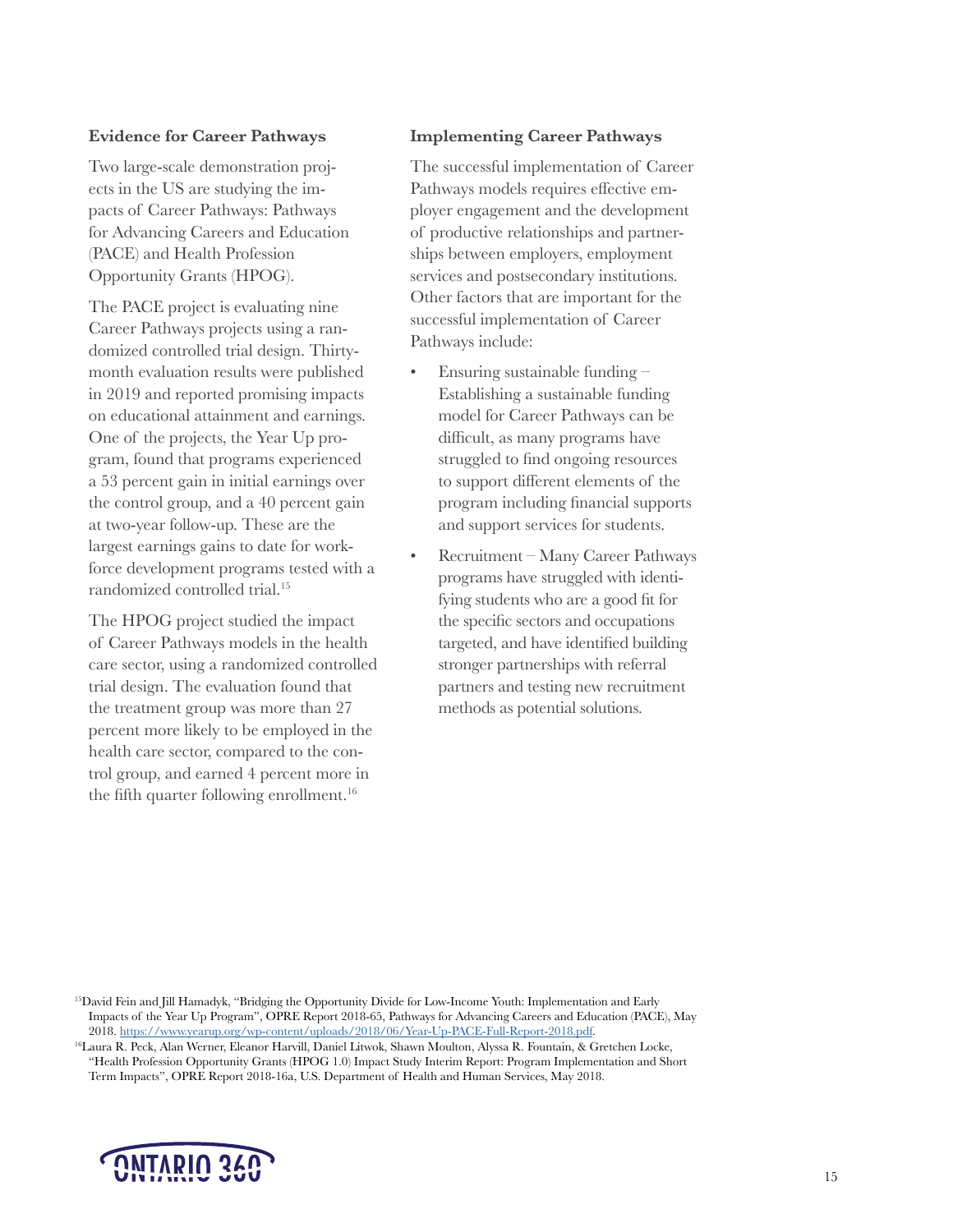## <span id="page-15-0"></span>Ontario's employment and training system

It is clear that Ontario's employment and training system is being confronted by major changes and will continue to be so in the future. How ready is this system to respond to the changing world of work?

#### About the system

Ontario's major employment and training program is Employment Ontario, which encompasses a wide range of employment and training services funded by the province, including:

- Employment Service offers a suite of resources, supports and services to support individuals to meet the career and employment needs of individuals and the labour needs of employers
- Literacy and Basic Skills provides training in literacy, numeracy and other essential skills for adult learners
- Youth Job Connection provides pre-employment training, job matching, work placements, mentorship and transition supports for youth experiencing multiple and/or complex barriers to employment
- Second Career provides financial support for adult learners who have been laid off to pursue skills training
- Canada-Ontario Job Grant provides financial support to individual employers or employer consortia who wish to purchase training for their employees
- Pre-apprenticeship helps potential entrants to the apprenticeship system develop job skills and trade readiness

Table 1 presents information on government spending for each of these services in the 2015-16 fiscal year.<sup>17</sup>

<sup>17</sup>Office of the Auditor General of Ontario. (2018). Annual Report 2018: Follow-Up Report on 2016 and Prior Audit Recommendations. Volume 2 of 2. [http://www.auditor.on.ca/en/content/annualreports/arreports/en18/2018AR\\_v2\\_](http://www.auditor.on.ca/en/content/annualreports/arreports/en18/2018AR_v2_en_web.pdf) [en\\_web.pdf.](http://www.auditor.on.ca/en/content/annualreports/arreports/en18/2018AR_v2_en_web.pdf)

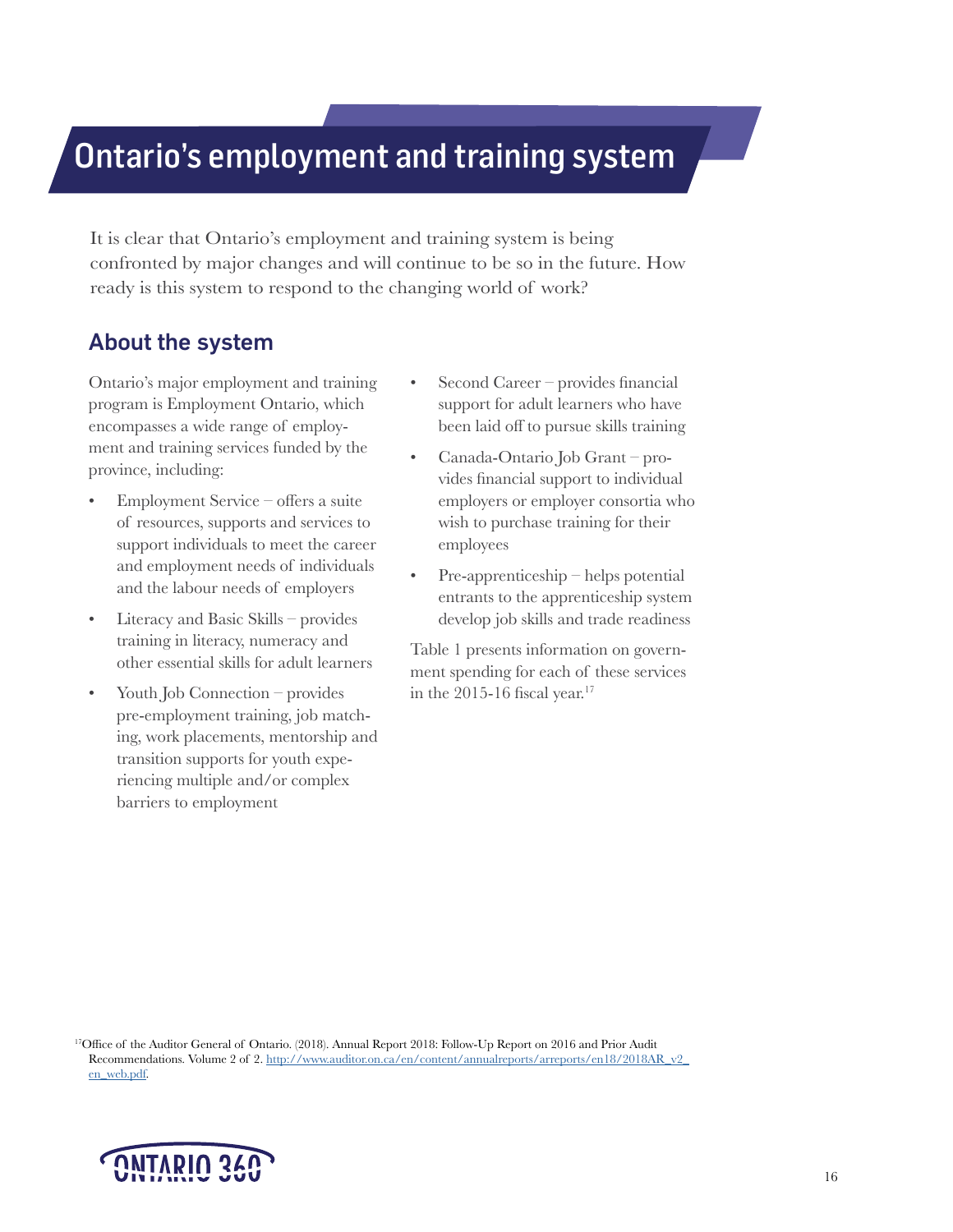<span id="page-16-0"></span>Table 1 | Government Spending and Clients Served, By Employment Ontario Service Type, Fy2015/16

| <b>Service Type</b>              | <b>Total Spending</b><br>(\$ Millions) |
|----------------------------------|----------------------------------------|
| <b>Employment Service</b>        | 335.2                                  |
| <b>Literacy And Basic Skills</b> | 85.7                                   |
| <b>Youth Job Connection</b>      | 42.6                                   |
| <b>Second Career</b>             | 159.1                                  |
| Canada-Ontario Job Grant         | 64.7                                   |
| <b>Pre-Apprenticeship</b>        | 13.6                                   |

Ontario also has a large network of postsecondary institutions including 24 publicly-funded colleges and 22 universities (20 of which receive public funding).

Ontario also has 26 Workforce Planning Boards in regions across the province. These boards are non-profit organizations that bring together local stakeholders, gather information about labour supply

#### Employment services transformation

In early 2019 the Ontario government announced a plan to transform the province's employment services. The key features of the transformation include:

> a) Integrating employment support services for Ontario Works and the Ontario Disability Support Program into Employment Ontario to create one system of employment services

b) Introducing service system managers responsible for managing employment services in each service catchment area, selected through a competitive process

and demand, and coordinate community responses to labour market issues and needs. Ontario has also piloted the expansion of eight boards to become Local Employment Planning Councils, with an additional mandate to improve local labour market data, and to select and fund innovative projects that address local

labour market issues.

The selection of service system managers for an initial prototype phase is already underway. The transformation is designed to support the government's vision of a more locally responsive, outcomes-focused and client-centered system that will in turn achieve positive outcomes for both jobseekers and employers.

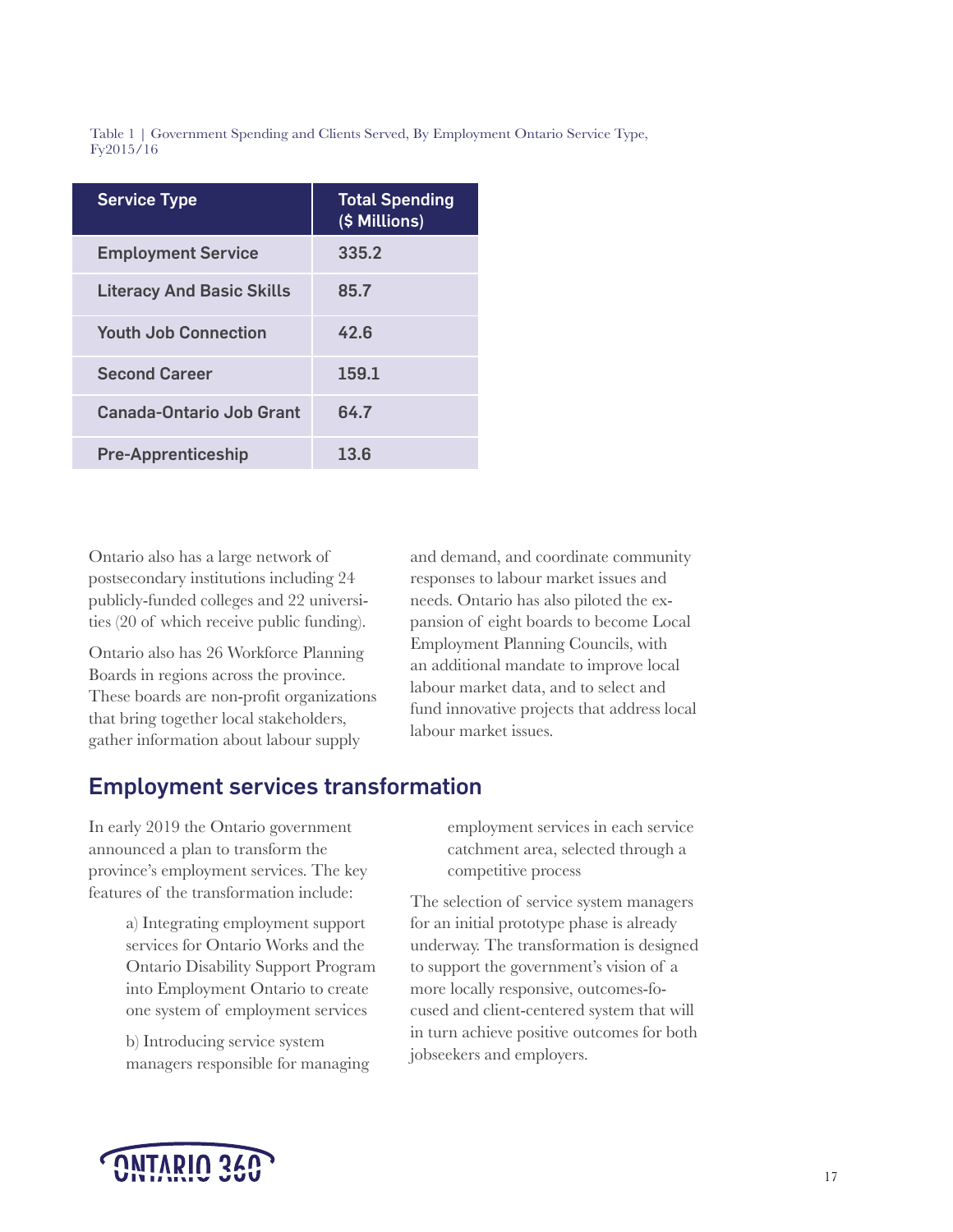#### <span id="page-17-0"></span>Gaps and challenges

Despite a chorus of voices advocating for more future-oriented approaches to employment services and training, Ontario's employment and training system remains firmly rooted in the past. The foundation of this system is the Employment Service, which provides general career advice, job search assistance, and referrals to training programs. Training – particularly training that is responsive, demand-informed and focused on the skills needs of the future – is not a prominent feature of Ontario's system.

To what extent does the transformation currently underway in Ontario's employment services system provide an opportunity to reorient towards the future? The transformation is designed to support the government's vision of an integrated, outcomes-focused and client-centered system. These goals are core to the mandate of any publicly funded employment service and align with a trend towards integration that began in other jurisdictions decades ago. While this alignment is to be applauded, we also note a striking absence of any discussion of how the new system will adapt to the dramatic changes in the labour market that are already occurring. The discussion of the transformation includes little reference to:

- Helping new segments of workers – As the labour market changes, employment services will need to serve not just the long-term unemployed and those facing barriers to the labour market, but workers affected by labour market disruptions and technological change.
- Proactively addressing labour market change – Rapid and unpredictable changes to the labour market will require employment services to be more proactive in recognizing and preparing Ontario to navigate these changes, rather than waiting until clients have already been negatively impacted to act.

The Ontario transformation provides a marked contrast to the recent employment services transformation in Australia which is introducing a new, digital-driven model to better adapt to the future world of work (see Box 2 for more information).

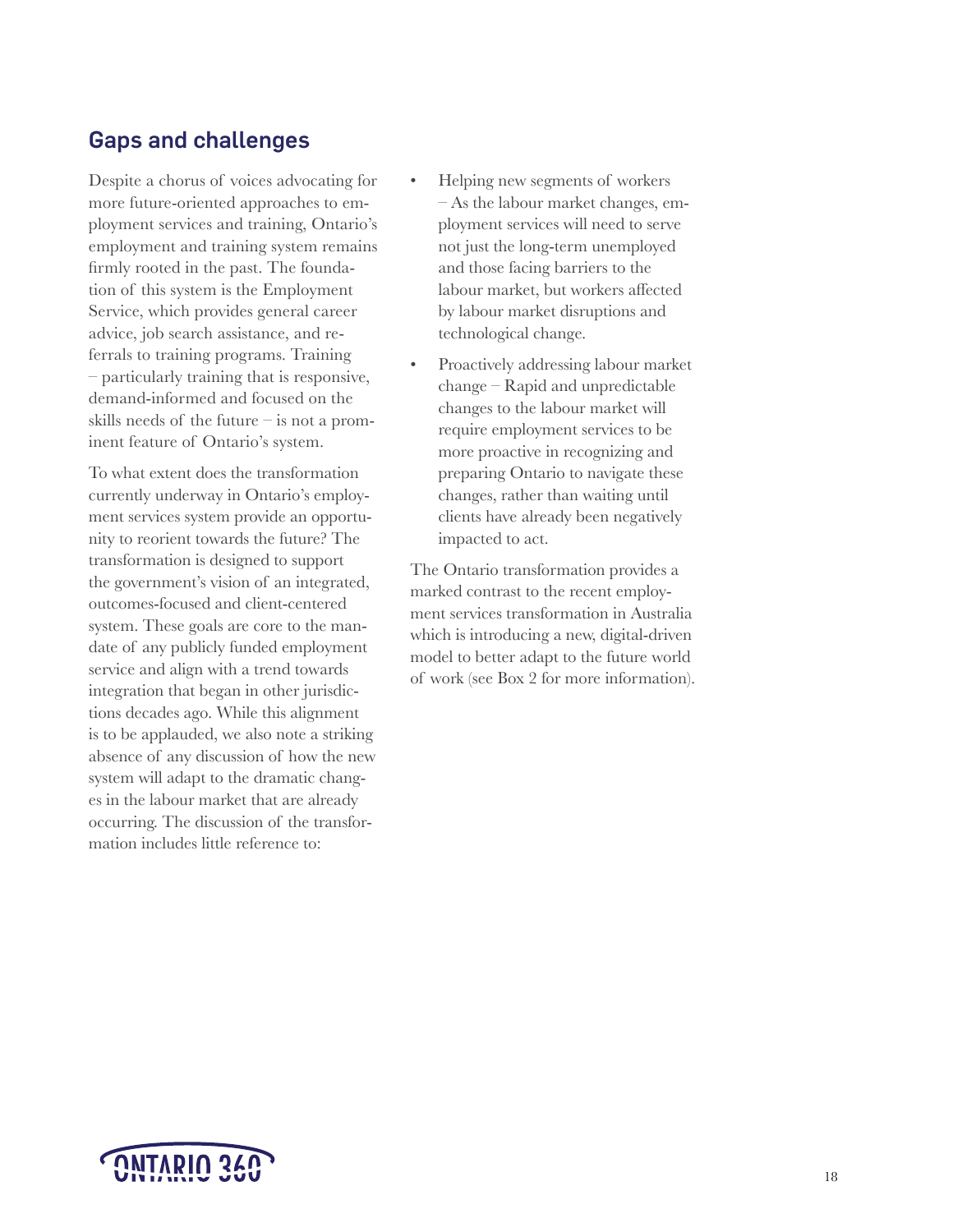#### <span id="page-18-0"></span>Box 2 | Australia's Employment Services Transformation

Australia is transforming its employment services system to be better aligned with the realities of the 21st century labour market. The new model will offer a digital-driven, tiered model of service delivery. Clients will be placed into one of three tiers:

- 1. Job-ready candidates use online self-serve tools to find jobs based on their skills profile
- 2. Those requiring additional support receive face-to-face service to develop digital skills and work skills
- 3. The most disadvantaged jobseekers receive individual case management services including career guidance, mentoring and wraparound supports

The new system is grounded in a digital and data ecosystem that reflects contemporary job search and hiring practices. Digital platforms will enable automated skills matching, personalized job recommendations, and data linkages and integration that will reduce data collection burdens on jobseekers and service providers.

The new system will have no net effect on the government budget, but is designed to use funding in more effective and efficient ways. By providing digital tools and platforms to help workers navigate the changing labour market, the new system will also free up employment service providers to work closely with jobseekers who experience barriers and to proactively engage employers.

There have also been limited efforts to adapt Ontario's training programs to increase their resilience and responsiveness to the future world of work. An initiative to modernize the Literacy and Basic Skills program was recently put on hold. The Canada-Ontario Job Grant has been adapted to make training more accessible for employers, but there remain gaps in the availability and quality of training that meet employer needs. A recent review of the Job Grant program found that the program was administratively onerous and that a significant proportion of

funds were used to support training that employers were already willing to pay for themselves.<sup>18</sup>

Postsecondary education, for the most part, continues to follow a traditional format where students complete courses towards a two-year diploma or a four-year degree. This system can create barriers to access and lacks the flexibility to support the lifelong learning needs of workers who are trying to navigate the changing labour market.

18Goss Gilroy, Canada Job Grant Year Review, Prepared for Forum of Labour Market Ministers, 2016.

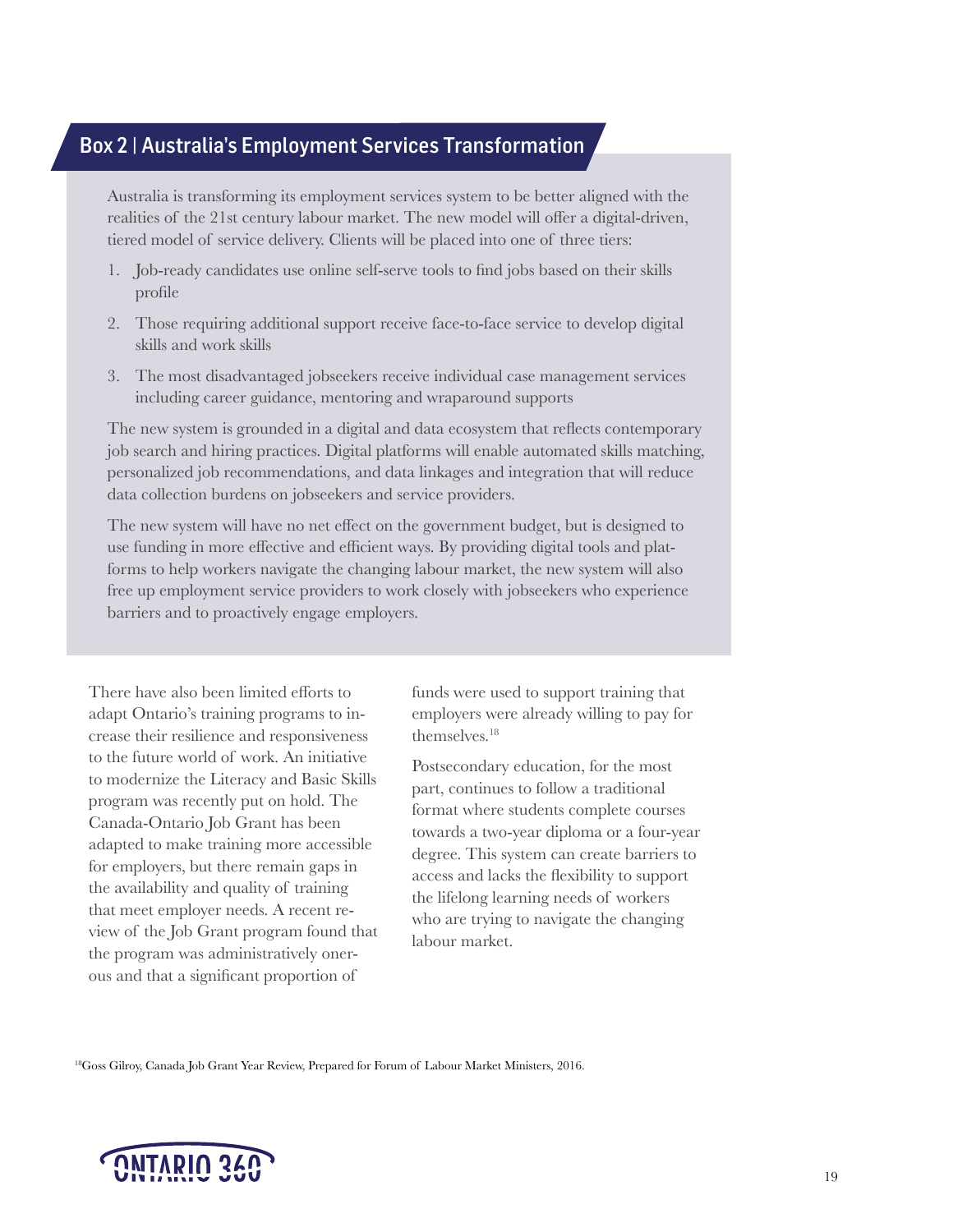### <span id="page-19-0"></span>Strengths to build on

Despite these challenges, Ontario's employment and training system delivers benefits for many jobseekers, workers and businesses, and the system contains many important elements to build on. Ontario has also recently experimented with innovative and evidence-informed models that provide a strong foundation for future investments in programs and services that will help Ontarians prepare for the future world of work:

#### **SkillsAdvance Ontario pilot**

Ontario has already begun to experiment with sector-based training models through the SkillsAdvance Ontario pilot. The pilot funds projects that support jobseekers with sector-specific employment and training services and helps employers recruit and advance workers with the right skills. The pilot has funded initiatives like Tourism Skillnet Ontario, which brings together stakeholders in the tourism and hospitality industries to identify recruitment and training needs and align training with those needs.

#### **Career Pathways pilot**

The Ontario government, through the Ontario Centre for Workforce Innovation, supported a Career Pathways pilot project to test the feasibility of the Career Pathways approach in Ontario. The pilot explored the successes, challenges and lessons learned from implementing two programs that provide an initial "step" in a career pathway. The programs focused on building the academic and workplace skills that learners needed for entry-level employment in in-demand sectors while also providing a bridge to more advanced college credentials and employment opportunities.

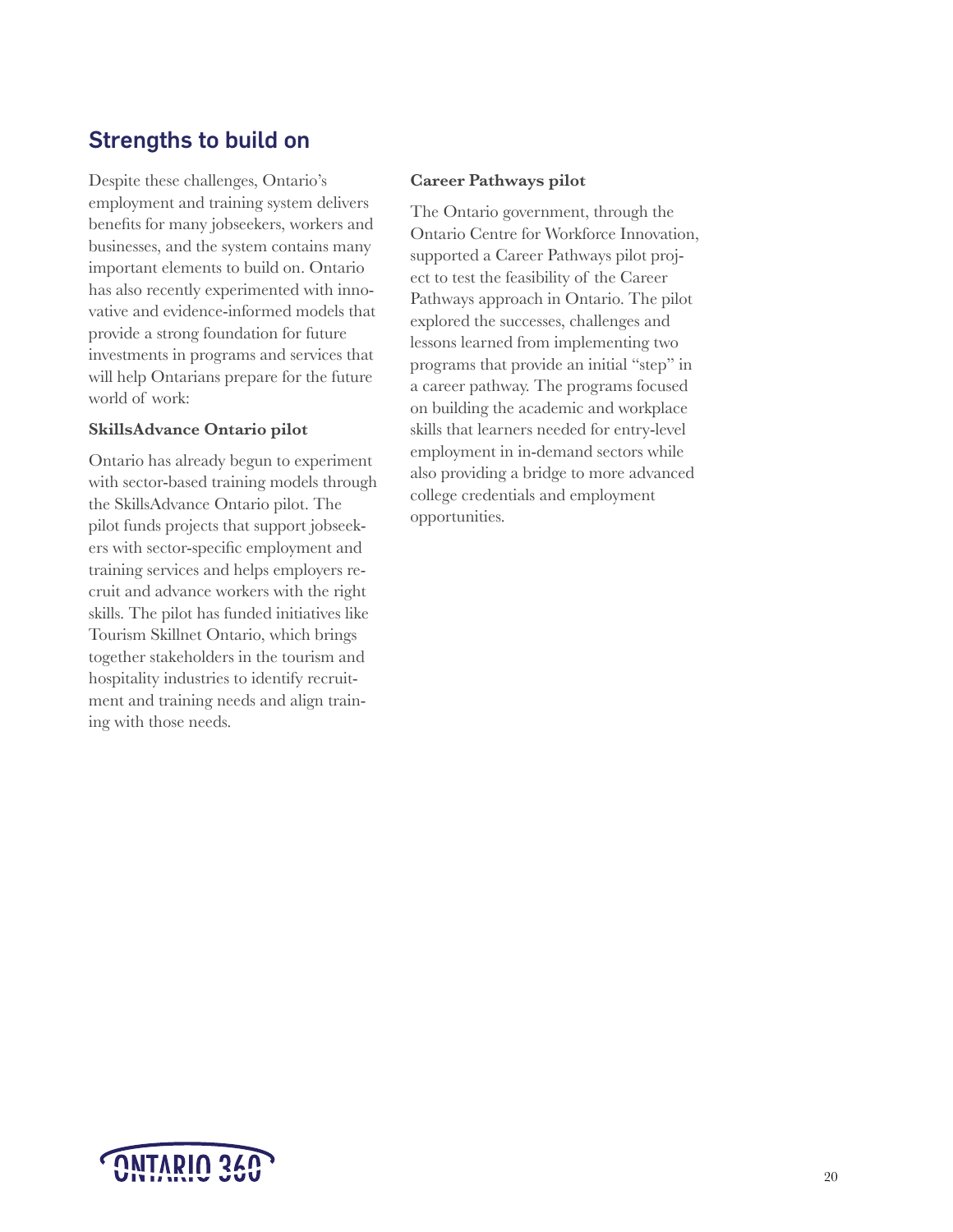# <span id="page-20-0"></span>Moving forward

We offer five recommendations for modernizing and future-proofing Ontario's employment and training system.

#### 1. Test, replicate and scale sector-focused training

The SkillsAdvance Ontario pilot is an important step forward in shifting Ontario's employment and training system to be more demand-informed. Ontario should continue to support SkillsAdvance Ontario projects that provide workers with sector-specific employment and training services and help employers recruit and retain the talent they need.

As a precondition to scaling SkillsAdvance across the province, Ontario should evaluate the effectiveness of existing models. Models that demonstrate promising results should be replicated in new regions across the province. Ontario should also work with employers and other stakeholders to identify new industry sectors where a sector-based model could add value. As Ontario pursues both replication of models in existing sectors and expansion

to new sectors, it should remember the lessons learned in other jurisdictions and ensure that system actors have the time and resources they need to establish new partnerships, assess employer needs, and ensure alignment with current training offerings in the local community.

Building the capacity of a wide range of training providers will also be key to effectively scaling sector-focused approaches. Ontario should explore strategies for building the capacity of training partners including industry/sector councils, private sector trainers and non-profits, to design and deliver effective training that is aligned with employer needs. Regularly and systematically collecting feedback from employers and participants will be important for monitoring training quality and responding to issues and gaps.

### 2. Continue to explore the feasibility of Career Pathways

Building on findings from the earlier pilot, Ontario should develop and test additional iterations of the Career Pathways model in high-demand sectors and occupations. These new iterations should focus on strengthening the alignment between credentials and employment opportunities at each step in the pathway, and providing supports and services to help learners navigate transition points. In addition to replicating Career Pathways approaches developed in the previous pilot (health care and supply chain logistics), Ontario should work with employers, labour market experts and other stakeholders to identify additional sectors where a Career

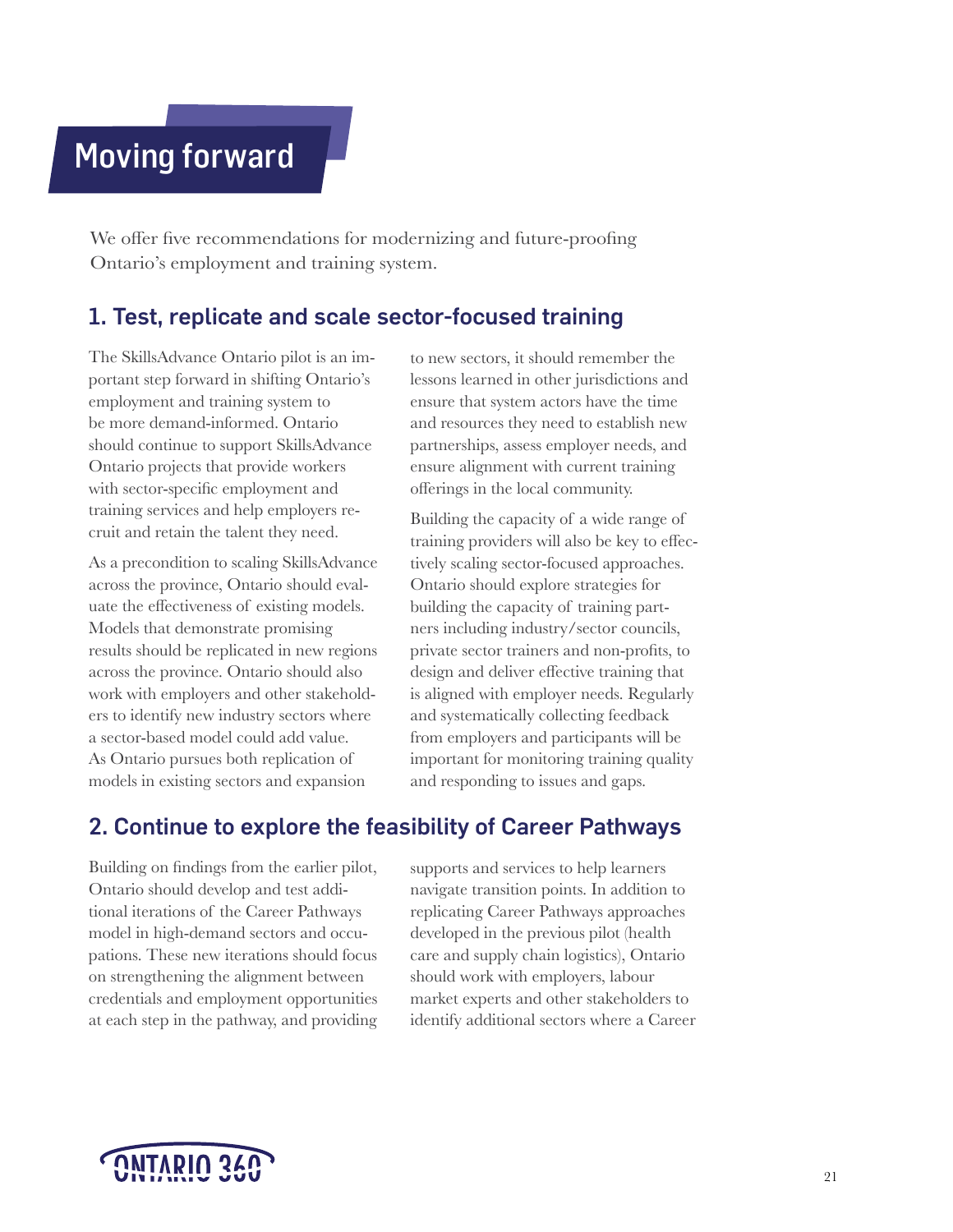<span id="page-21-0"></span>Pathways approach could add value. These new models should be evaluated over longer time periods to assess their impact on educational attainment and career progression.

Implementing new Career Pathways models will require fostering strong relationships between postsecondary institutions, employment service providers, and employers. Postsecondary institutions can work with employers to identify their needs and develop training and credentialing strategies that align with these needs, while employment service providers can play a key role in recruiting and offering ongoing support to participants.

Building on earlier findings from the

pilot, Ontario should also explore the feasibility of strategic policy changes that could reduce barriers to adopting Career Pathways models, including more flexible funding options that allow postsecondary institutions to offer shorter credential programs as well as investments in student support services and employer engagement capacity within the postsecondary system.

Rigorous evaluation of these Career Pathways models will be critical for determining whether the model is effective in the Ontario context and for identifying additional success factors, challenges and lessons learned that can be used to increase the model's effectiveness.

### 3. Invest in building system infrastructure for demand-informed approaches

A truly demand-informed training system will require more than just delivering sector-based and Career Pathways training programs. Implementing these approaches on a larger scale requires a solid ecosystem infrastructure that helps ensure that models are aligned with the local context and with participant and employer needs. The Ontario government should support the development of sector-based training networks across a broad range of sectors and occupations that bring together stakeholders to identify training needs and coordinate recruitment and delivery efforts.

These efforts can leverage existing features of the Ontario employment and training system as well as features of the employment services transformation. For example, the new Service System Managers introduced through the transformation will be well-positioned to work with sector-based organizations and other stakeholders to identify training needs in their local area and coordinate training opportunities that effectively and efficiently meet the needs of many businesses. This approach will encourage the development of regionally informed, sector-specific training models that are aligned with the needs of employers.

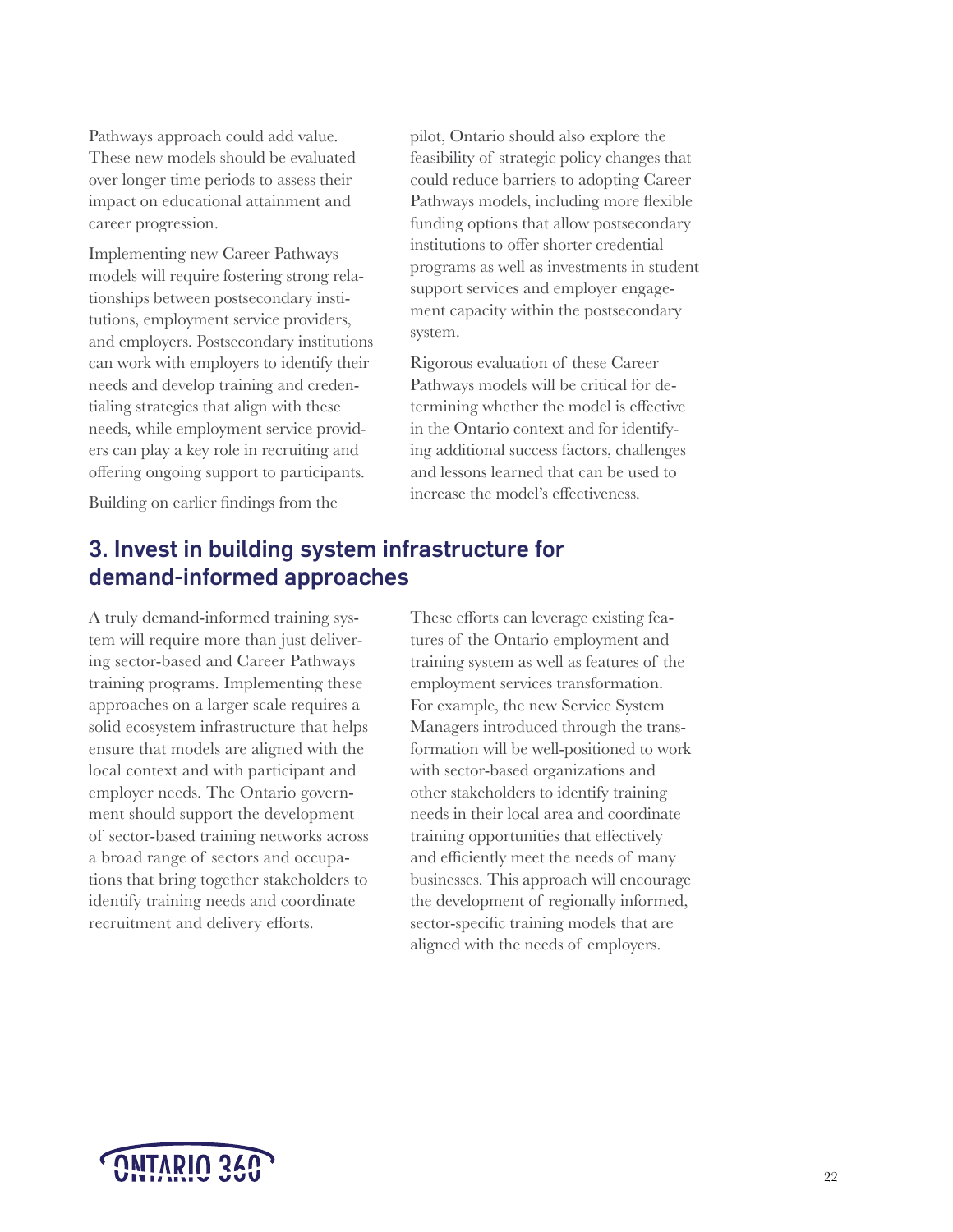<span id="page-22-0"></span>Service System Managers will also be able to ensure that there are strong connections between employment services and training opportunities, ensuring that clients accessing the Employment Service are aware of and can easily access sector-based training opportunities that align with their needs and goals.

Ontario could also consider supporting business-led training networks, modelled after the Skillnet program in Ireland. Under this model, groups of employers organized by sector or geographically could apply to form a training network organization that would coordinate training activities (see Box 3 for more information on Skillnet)

#### Box 3 | Skillnet Model

Ireland's Skillnet model supports enterprise-led training networks that work together to develop effective and efficient training approaches for member businesses.

Networks are led by a contracting organization which is responsible for demonstrating accountability for all spending under the program. Contracting organizations are normally industry federations or enterprise groups, but can also be trade unions, local enterprise offices, postsecondary institutions and individual companies.

Employers apply to form a training network that identifies training gaps and coordinates the purchase of subsidized training for the participating businesses. Most networks are single-sector and involve collaboration by employers to address the needs of that sector at the national-level (e.g. Aviation Skillnet, Farm Business Skillnet, and Green Tech Skillnet). There are also some multi-sector networks that are defined by geography, typically around a chamber of commerce (e.g. Waterford Chamber Network), which address regional needs. As of 2018, there were 68 networks with around 16,500 member companies; just over 56,000 people received training.

As part of their application to form a Skillnet, the contracting organization must complete a Learning Needs Assessment (LNA) to identify the skills development needs of the proposed network members. The LNA identifies skill gaps, determines possible training content, and provides a baseline for monitoring and evaluation.

### 4. Explore opportunities for innovation in employment services

Strengthening Ontario's skills development ecosystem is essential. But as a stand-alone investment, its impact will be limited. To ensure we achieve better outcomes for both people and places,

we need to purposefully link our investments in skills development directly to our investments in our employment services system. The transformation of Ontario's employment services provides

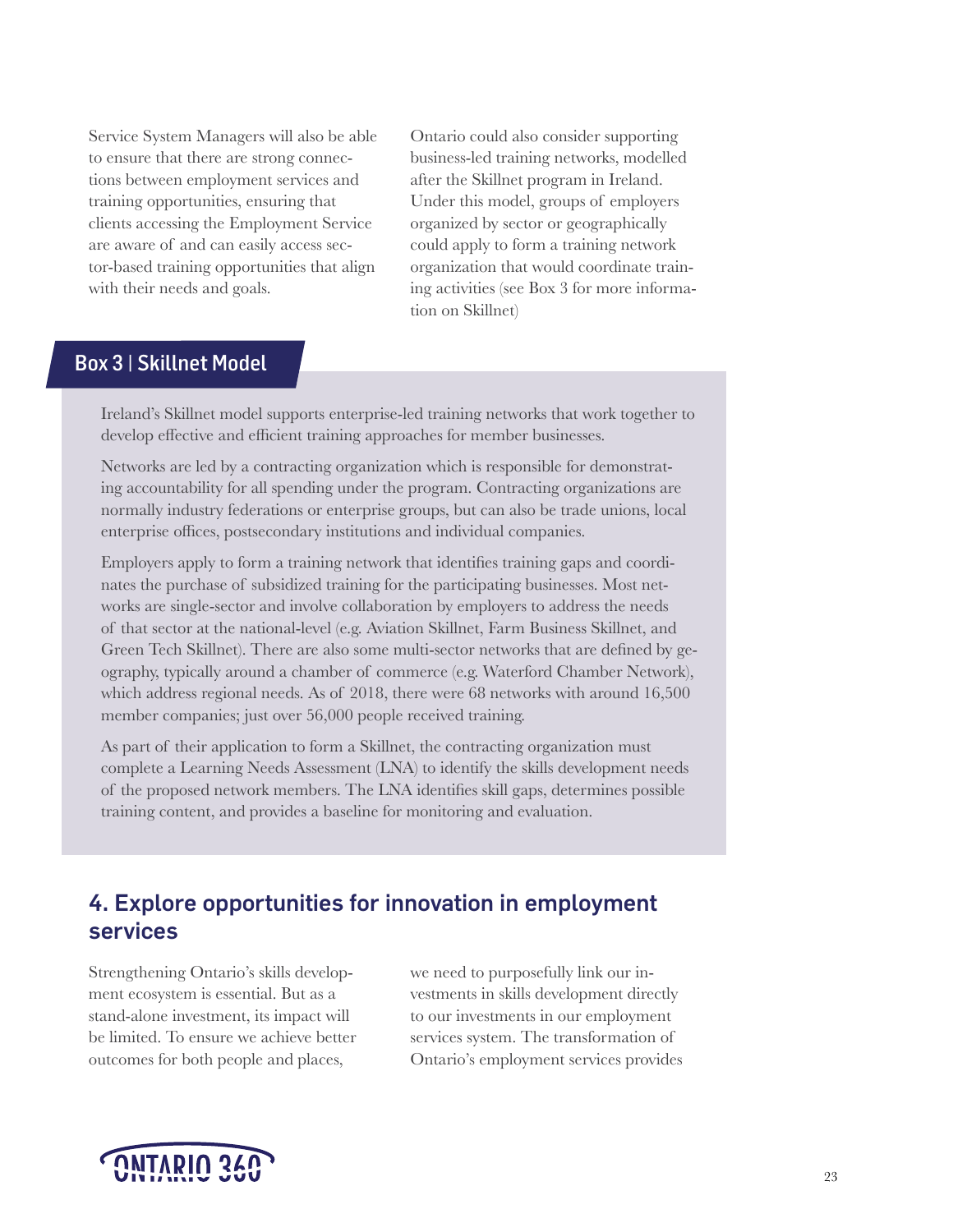<span id="page-23-0"></span>an opportunity to experiment with new approaches that can better align employment services with the labour market needs of the future.

Other jurisdictions, such as Australia, offer useful insights into how employment services can be adapted to better meet the labour market needs of the future. As the transformation moves through the prototype phase, the government should explore opportunities to foster local innovation in employment services that will help new segments of workers affected by labour market change and respond more proactively to employer needs.19 This could include encouraging service system

### 5. Learn what works

As Ontario's employment and training system moves forward, it will be critical to collect information on what's working, what's not working, and what lessons can be learned. A consistent, system-wide approach to monitoring and evaluating the results of employment and training programs will help identify which models are most effective and respond and react to changes over time.

An important part of this strategy will be leveraging administrative data to accurately and efficiently track long-term outcomes and estimate impacts. Linking provincial data holdings with federal data on longterm employment and earnings will enable Ontario to explore long-term effectiveness and accurately estimate the impacts of employment and training programs.

managers to test new approaches such as:

- Innovative service delivery approaches that enable providers to effectively serve jobseekers closer to the labour market with light touch, high quality digital services, along with more intensive in-person supports for those facing barriers
- Use of new technological tools and digital platforms that support skills assessment, job matching and employment navigation
- More proactive employer engagement to identify skills needs and ensure employers can quickly and easily access qualified candidates

Ontario should also invest in rigorous evaluations of new employment and training models, such as SkillsAdvance Ontario and Career Pathways models, to identify success factors, challenges and lessons learned and to identify what models are most effective. These evaluations can help inform the design of "made-in-Ontario" approaches to skills training that draw on existing evidence but adapt models where needed to align with the Ontario context.

19 Shell, J. (2019). "Building Blocks for an Uncertain Future of Work." Social Capital Partners. Medium.com, October 29, 2019[. https://medium.com/ideas-from-social-capital-partners/https-medium-com-jonshell-designing-for-uncertain]( https://medium.com/ideas-from-social-capital-partners/https-medium-com-jonshell-designing-for-uncertainty-a2622a0ab693)[ty-a2622a0ab693.]( https://medium.com/ideas-from-social-capital-partners/https-medium-com-jonshell-designing-for-uncertainty-a2622a0ab693)

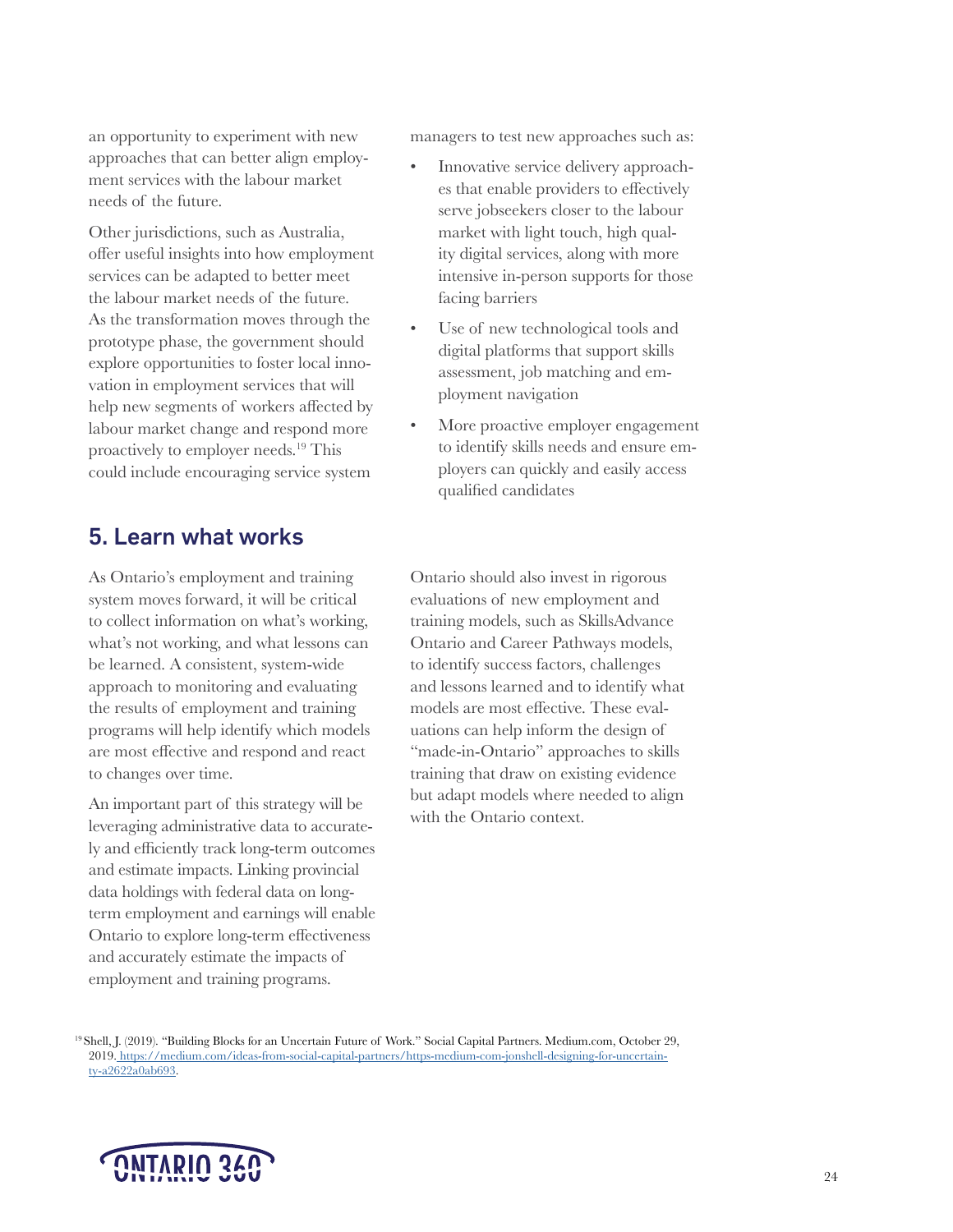Dr. Karen Myers is the founder and leader of Blueprint, a non-profit organization dedicated to improving the social and economic well-being of Canadians by helping to solve complex public policy challenges. Blueprint is one of three partners leading the Future Skills Centre – a six-year initiative with a mission to develop and rigorously test new approaches to help Canadians develop the skills necessary to succeed in the new economy. The Centre is funded by the Government of Canada and led by a partnership between Ryerson University, the Conference Board of Canada and Blueprint. Blueprint is leading the Centre's evidence generation strategy and the evaluation of the Centre's projects. Over the past twenty years, Karen has built a solid reputation for her ability to lead largescale, complex projects in a range of policy domains including employment and training, poverty reduction, income security, and housing affordability. She has extensive experience as a researcher, policy analyst, performance consultant and program evaluator that spans the public, private, and nonprofit sectors. Prior to founding Blueprint, Karen was a research director at the Social Research and Demonstration Corporation and a senior policy advisor with the Ontario Government. She began her career with Benchmark Performance, a consulting firm focused on helping people and organizations deliver results. Karen holds a PhD in Sociology from the University of Toronto and a Master of Public Administration from Queen's University.

Kelly Pasolli is the Director of Policy and Program Design at Blueprint. She has experience leading a diverse range of projects including policy analysis, program design, the design of performance management, monitoring and evaluation frameworks, and evaluations of complex initiatives. Her work involves close collaboration with government and community organizations to develop responsive, evidence-informed policy solutions and to build and implement strategies for generating evidence about the performance of programs and initiatives. Kelly has worked in a wide range of policy areas including employment services, skills development, housing and homelessness and income security. Kelly holds a Master of Science in Political Science from the Massachusetts Institute of Technology.

Simon Harding is a Senior Researcher with Blueprint. He is an expert in research design and policy analysis, and is committed to identifying and measuring the impact of innovative solutions to pressing public policy challenges. He has experience working with a range of organizations to identify and implement evidence-informed solutions that increase the impact of their work Simon's research and analysis has contributed to the development of evidence-informed solutions across a number of policy domains, including employment services, skills development and economic development. Simon holds a PhD in Resource Management and Environmental Studies from the University of British Columbia.